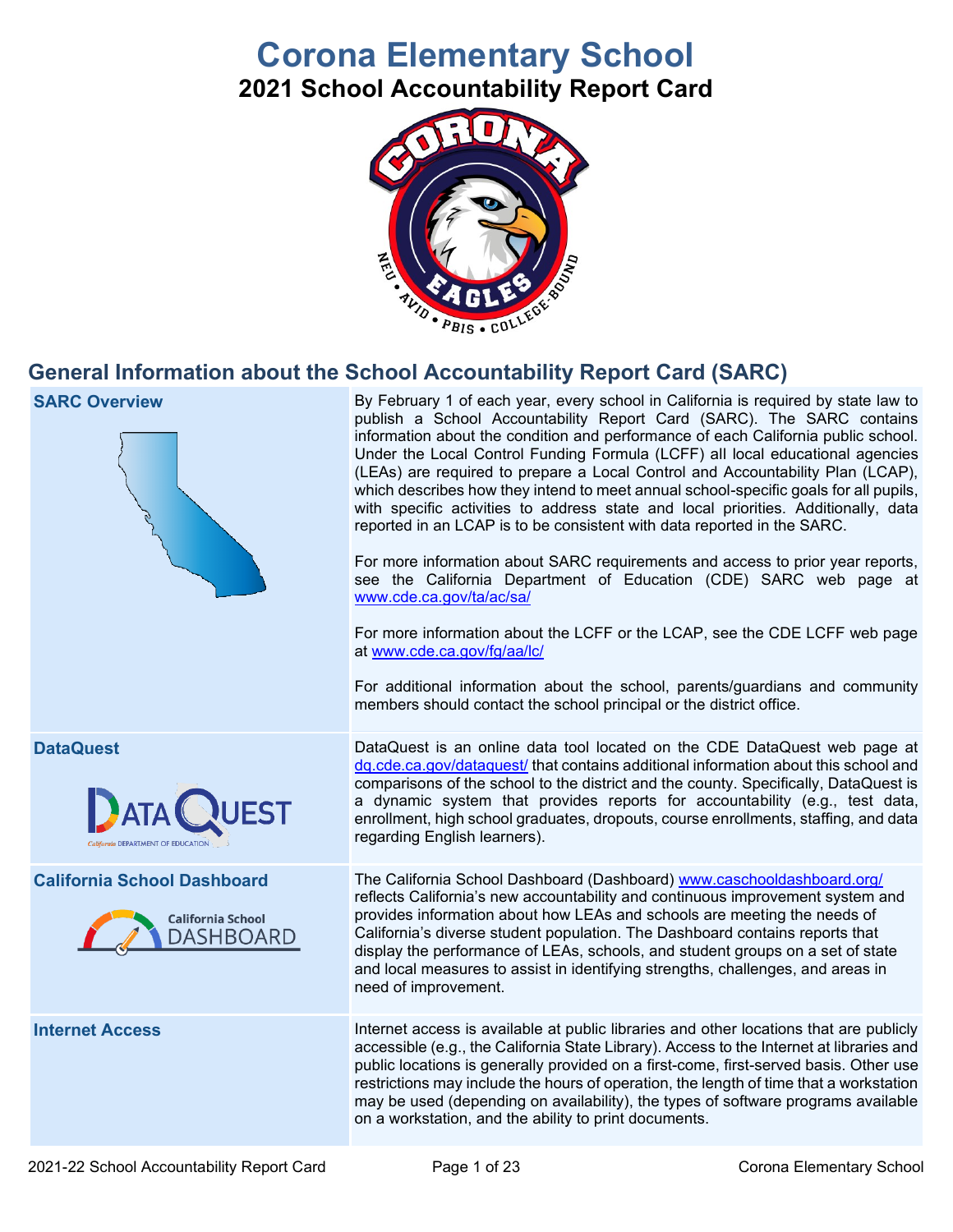### **2021-22 School Contact Information**

| <b>School Name</b>                                 | Corona Elementary School |  |  |  |  |
|----------------------------------------------------|--------------------------|--|--|--|--|
| <b>Street</b>                                      | 1140 North Corona Ave    |  |  |  |  |
| City, State, Zip                                   | Ontario                  |  |  |  |  |
| <b>Phone Number</b>                                | 909-984-6411             |  |  |  |  |
| <b>Principal</b>                                   | Sal Flores               |  |  |  |  |
| <b>Email Address</b>                               | sal.flores@omsd.net      |  |  |  |  |
| <b>School Website</b>                              | http://corona.omsd.net   |  |  |  |  |
| County-District-School (CDS) Code 36 67819 6036172 |                          |  |  |  |  |

| 2021-22 District Contact Information |                                   |  |  |  |
|--------------------------------------|-----------------------------------|--|--|--|
| <b>District Name</b>                 | Ontario-Montclair School District |  |  |  |
| <b>Phone Number</b>                  | $(909)$ 459-2500                  |  |  |  |
| Superintendent                       | Dr. James Q. Hammond              |  |  |  |
| <b>Email Address</b>                 | info@omsd.net                     |  |  |  |
| <b>District Website Address</b>      | https://www.omsd.net              |  |  |  |

### **2021-22 School Overview**

Dear Students, Parents, and Community Members,

I am proud to say that I am the Principal at Corona Elementary School; Home of the College-Bound Eagles! As the principal at a school where the students have core values of perseverance and integrity, our staff is committed to providing a superior education that challenges all students to reach their greatest academic potential and involves parents to be active and supportive in the process. I am honored to work with families and a devoted staff that work everyday to make Corona Elementary a great school. The Corona campus is clearly defined as a college bound culture with each class adopting a university to represent. We work diligently to assure our students that they can and will be prepared for college and career success.

At Corona, we maintain high academic standards for all students and are fully implementing the Common Core State Standards for instruction. Teachers are highly trained and well prepared for the increasing rigor and deeper content knowledge instruction that takes place in every classroom. Our students are learning how to be involved, inquiry based learners ready for university success and prepared for the 21st century global economy.

I can confidently say that Corona Elementary is truly a special place full of wonderful, caring adults who daily work to meet each child's needs as a whole. Please feel free to send me an email, call, or stop by the office if you ever have a question or concern.

Sincerely, Dr. Sal Flores, Principal Corona Elementary

**Contact** 

Corona Elementary 1140 North Corona Ave. Ontario, CA 91764-2626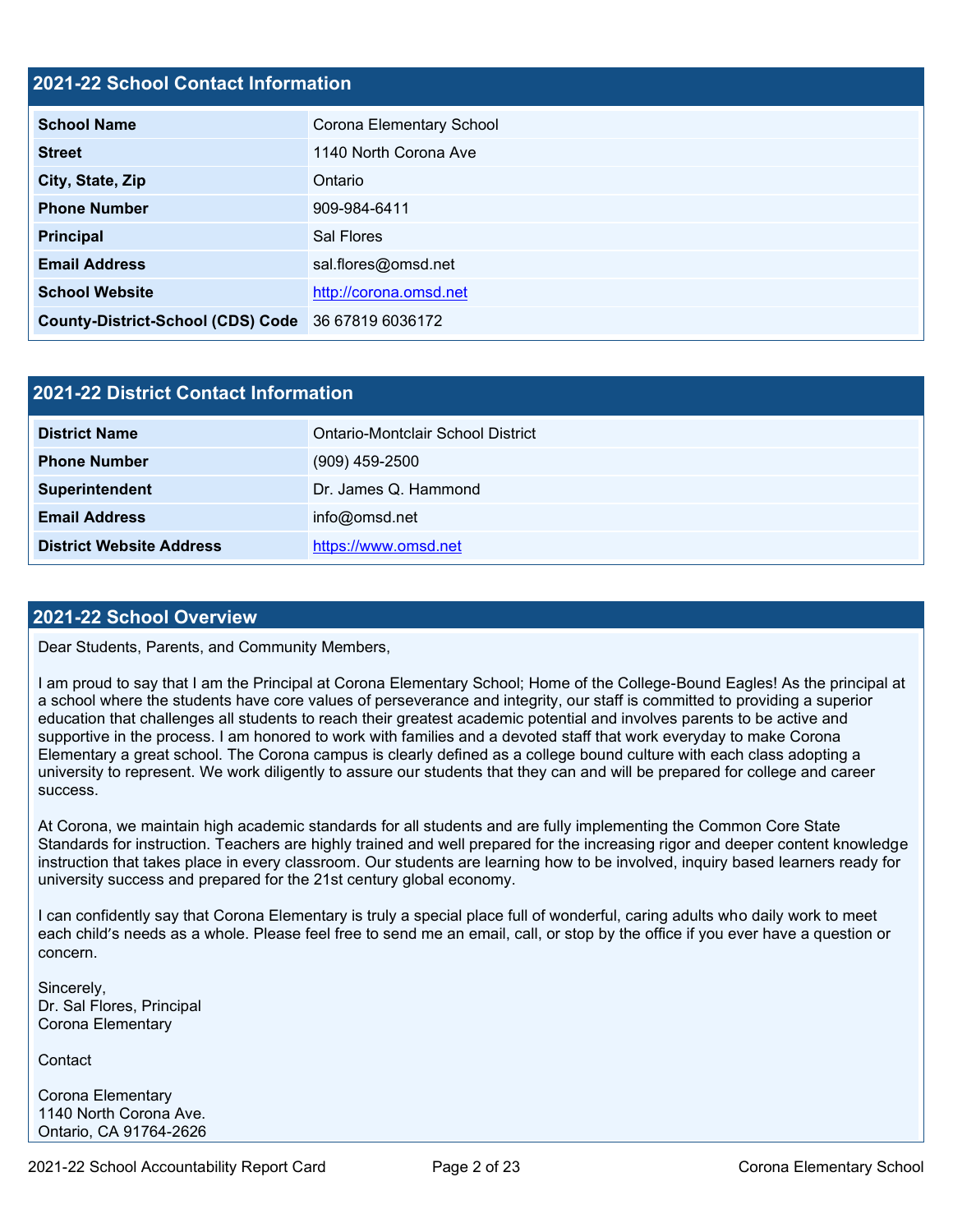### **2021-22 School Overview**

Phone: 909-984-6411 E-mail: sal.flores@omsd.net

Mission Statement

Corona Elementary School will provide a superior education that challenges and supports all students to reach high standards of academic excellence.

Goals/Objectives

- All students will achieve English Language proficiency as assessed by continuous multiple measures.
- All students will meet or exceed Common Core State Standards in English Language Arts and Math by the end of each academic year as assessed using multiple measures.
- All students will SOAR (be Safe, Organized, Accountable, and Respectful) in a safe and nurturing environment, as assessed by continuous multiple measures.
- All students will understand the importance of attaining a higher education and will be introduced and educated in college and university opportunities for their future.
- All students will attend school on time daily.

Corona Elementary School is located at 1140 North Corona Avenue in Ontario, California. This school site is located in the northeastern portion of Ontario. The campus was established in 1964 and the main office building was originally completed in 1967. A recent refurbishing of the front of the school and the administrative office makes the school welcoming and hospitable to the families and children that we serve. The campus has multiple outdoor eating areas, as well as an outdoor stage. In addition, we have a multipurpose room, which includes a large kitchen, eating area, and stage.

Corona Elementary School services approximately 500 students in transitional kindergarten through grade five. Our school also has two pre-school classes on campus. Corona serves Special Education students in a blended classrooms that combines three upper-grade grade levels. In addition, we provide RSP support for Special Education students in the mainstream general education classes. Speech and language services and a school psychologist are also regularly on campus for Special Education support.

More than 65 adults work at Corona Elementary in a variety of capacities. There are 19 regular classroom teachers, along with two special education teachers.

Corona's administrative and support staff include the principal, assistant principal, instructional coach, curriculum support teacher-on-assignment, intervention teacher, outreach consultant, a part-time nurse, part-time psychologist, and part-time speech and language specialist. The classified staff is comprised of office and clerical staff members, a health aide, eight instructional assistants, food service workers, and custodians.

All students at Corona Elementary School participate in a federally funded breakfast and lunch program. Additional categorical funds support after-school library or computer coding/robotics programs that are offered after dismissal. In addition, Corona hosts a monthly Attendance Make Up Academy for students who have had regular school day absences. All of Corona's extended learning tutorials are standards-based and address the needs of students in the areas of English Language Arts and mathematics. In total, these programs serve over 500 students.

Corona Elementary School also services students after school through the THINK Together Program. This program provides after-school enrichment, homework assistance, and social-emotional support for students three hours per day, five days a week. THINK Together is funded in collaboration with the THINK Together Organization and the Ontario-Montclair School District.

Corona Elementary School has earned membership to the No Excuses University Network of Schools (NEU). NEU is an organization that hosts events that promote the "Six Exception Systems," which includes interventions, data management, assessment, standards alignment, collaboration and a culture of universal achievement. Corona Elementary was recognized for their college readiness and awareness and joined many other schools across the nation that have demonstrated a similar commitment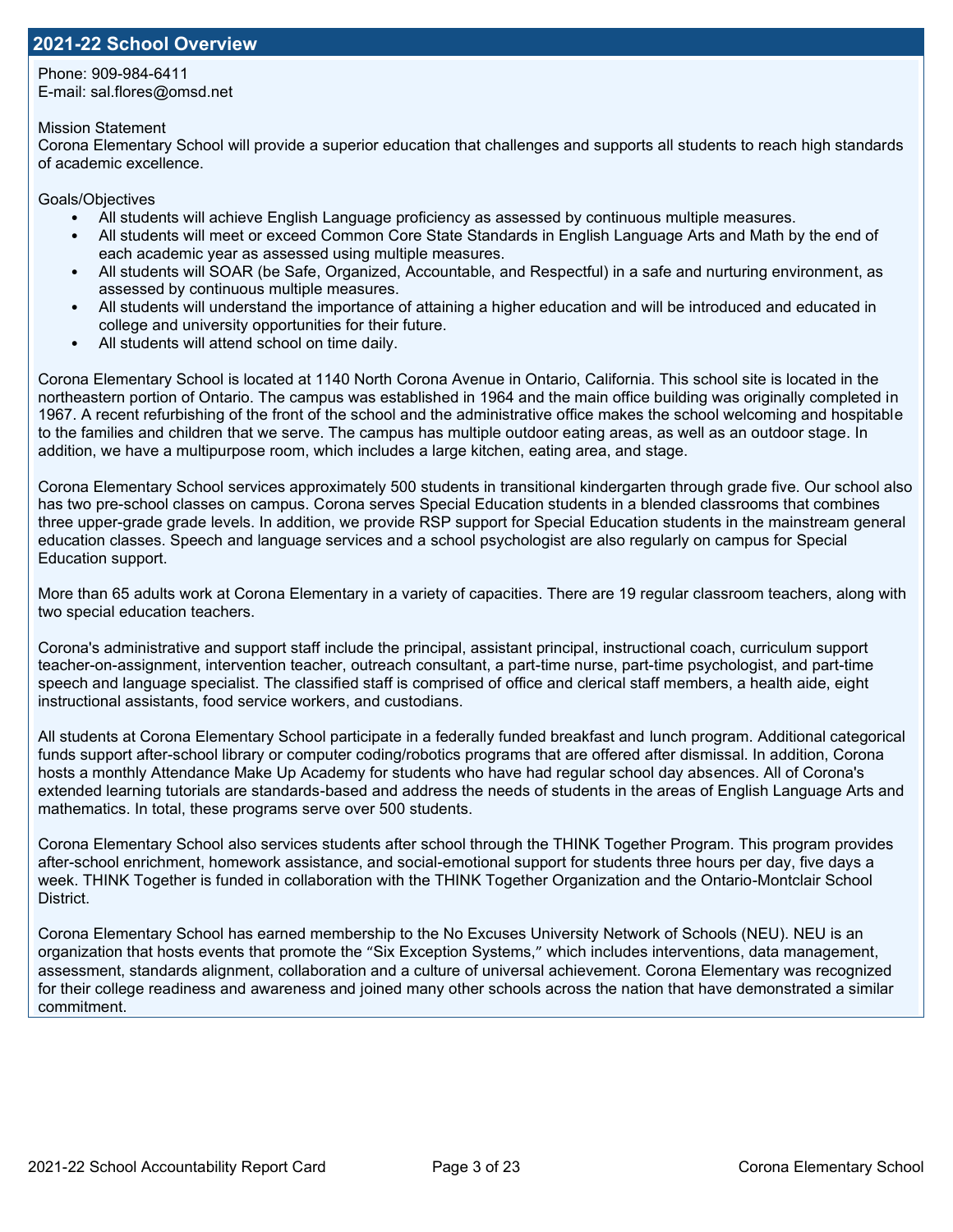# **About this School**

| 2020-21 Student Enrollment by Grade Level |                           |  |  |  |
|-------------------------------------------|---------------------------|--|--|--|
| <b>Grade Level</b>                        | <b>Number of Students</b> |  |  |  |
| Kindergarten                              | 89                        |  |  |  |
| Grade 1                                   | 69                        |  |  |  |
| Grade 2                                   | 63                        |  |  |  |
| Grade 3                                   | 65                        |  |  |  |
| Grade 4                                   | 76                        |  |  |  |
| Grade 5                                   | 78                        |  |  |  |
| Grade 6                                   | 3                         |  |  |  |
| <b>Total Enrollment</b>                   | 443                       |  |  |  |

# **2020-21 Student Enrollment by Student Group**

| <b>Student Group</b>                   | <b>Percent of Total Enrollment</b> |
|----------------------------------------|------------------------------------|
| <b>Female</b>                          | 50.1                               |
| <b>Male</b>                            | 49.9                               |
| American Indian or Alaska Native       | 0.5                                |
| <b>Asian</b>                           | 1.1                                |
| <b>Black or African American</b>       | 1.8                                |
| <b>Filipino</b>                        | 0.7                                |
| <b>Hispanic or Latino</b>              | 94.8                               |
| Native Hawaiian or Pacific Islander    | 0.2                                |
| <b>White</b>                           | 0.9                                |
| <b>English Learners</b>                | 40.4                               |
| <b>Foster Youth</b>                    | 0.5                                |
| <b>Homeless</b>                        | 5.4                                |
| <b>Socioeconomically Disadvantaged</b> | 95.3                               |
| <b>Students with Disabilities</b>      | 9.5                                |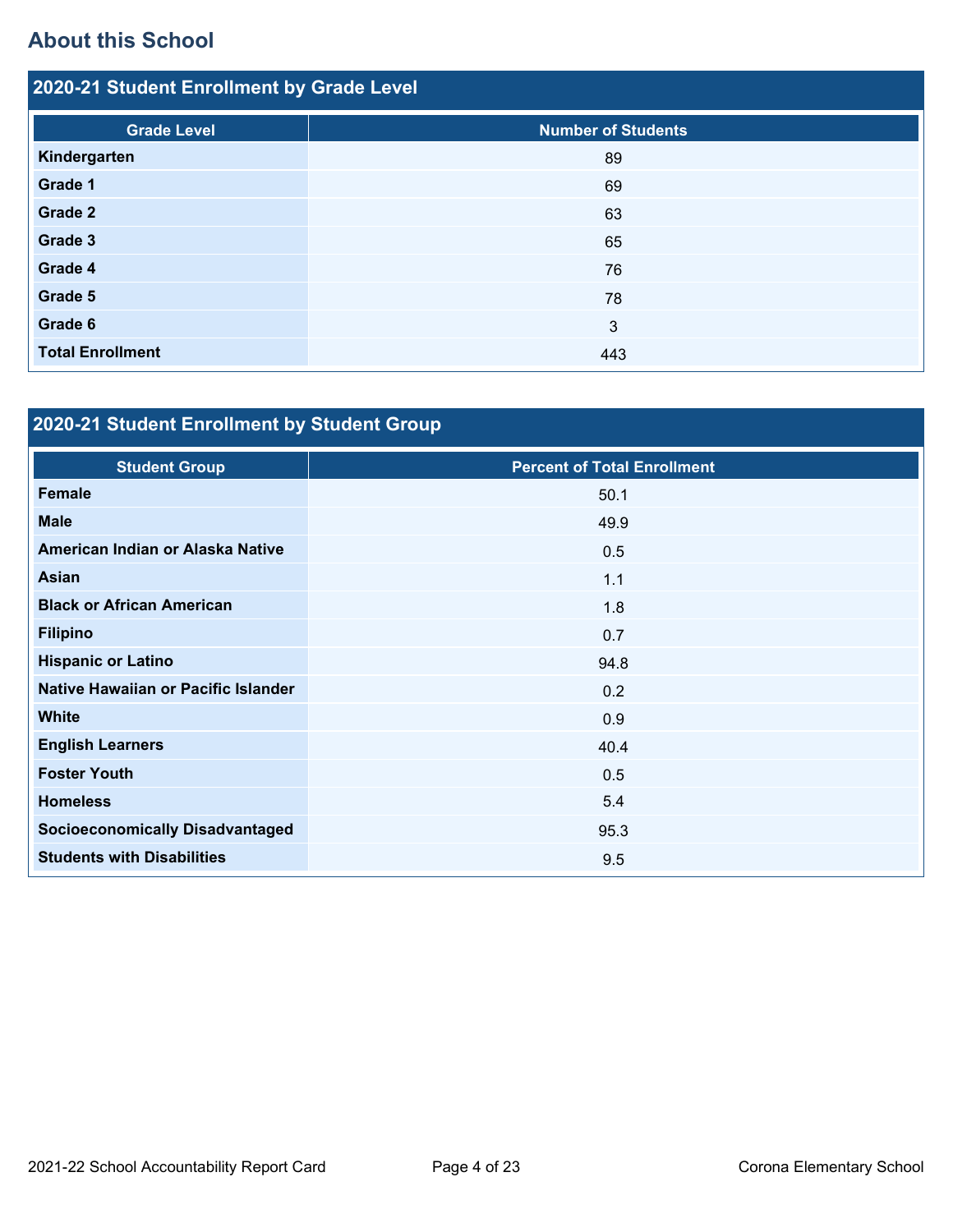## **A. Conditions of Learning State Priority: Basic**

The SARC provides the following information relevant to the State priority: Basic (Priority 1):

- Degree to which teachers are appropriately assigned and fully credentialed in the subject area and for the pupils they are teaching;
	- Pupils have access to standards-aligned instructional materials; and
- School facilities are maintained in good repair

Note: For more information refer to the Updated Teacher Equity Definitions web page at<https://www.cde.ca.gov/pd/ee/teacherequitydefinitions.asp>

### **2019-20 Teacher Preparation and Placement**

| <b>Authorization/Assignment</b>                                                                 | 2019-20 |
|-------------------------------------------------------------------------------------------------|---------|
| Fully (Preliminary or Clear) Credentialed for Subject and Student Placement (properly assigned) |         |
| Intern Credential Holders Properly Assigned                                                     |         |
| Teachers Without Credentials and Misassignments ("ineffective" under ESSA)                      |         |
| Credentialed Teachers Assigned Out-of-Field ("out-of-field" under ESSA)                         |         |
| <b>Unknown</b>                                                                                  |         |
| <b>Total Teaching Positions</b>                                                                 |         |
|                                                                                                 |         |

Note: The data in this table is based on Full Time Equivalent (FTE) status. One FTE equals one staff member working full time; one FTE could also represent two staff members who each work 50 percent of full time. Additionally, an assignment is defined as a position that an educator is assigned to based on setting, subject, and grade level. An authorization is defined as the services that an educator is authorized to provide to students.

### **2019-20 Teachers Without Credentials and Misassignments (considered "ineffective" under ESSA)**

| <b>Authorization/Assignment</b>                              | 2019-20 |
|--------------------------------------------------------------|---------|
| <b>Permits and Waivers</b>                                   |         |
| <b>Misassignments</b>                                        |         |
| <b>Vacant Positions</b>                                      |         |
| <b>Total Teachers Without Credentials and Misassignments</b> |         |

### **2019-20 Credentialed Teachers Assigned Out-of-Field (considered "out-of-field" under ESSA)**

| <b>Indicator</b>                                              | 2019-20 |
|---------------------------------------------------------------|---------|
| <b>Credentialed Teachers Authorized on a Permit or Waiver</b> |         |
| <b>Local Assignment Options</b>                               |         |
| <b>Total Out-of-Field Teachers</b>                            |         |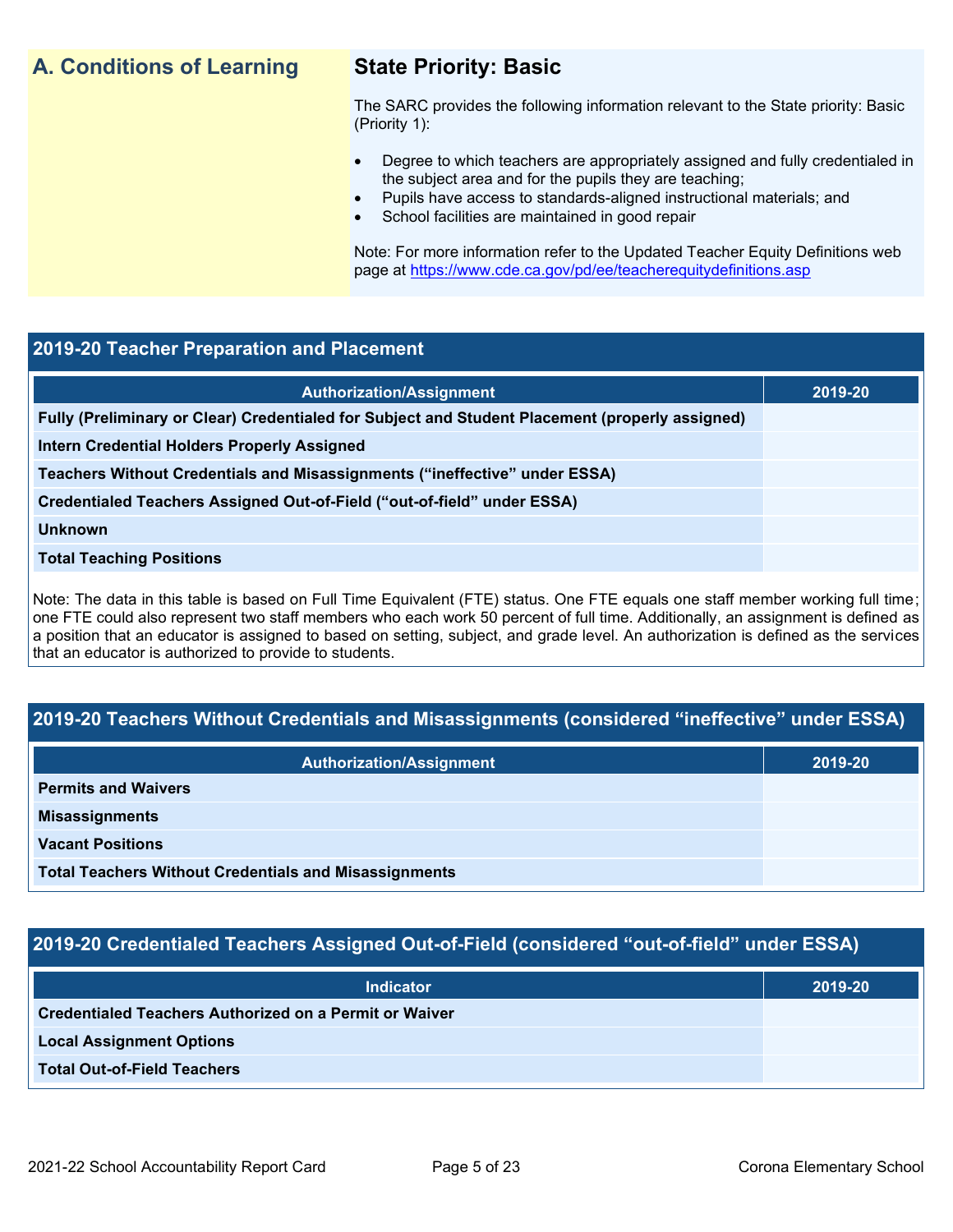## **2019-20 Class Assignments**

| <b>Indicator</b>                                                                                                                                    | 2019-20 |
|-----------------------------------------------------------------------------------------------------------------------------------------------------|---------|
| <b>Misassignments for English Learners</b><br>(a percentage of all the classes with English learners taught by teachers that are misassigned)       |         |
| No credential, permit or authorization to teach<br>(a percentage of all the classes taught by teachers with no record of an authorization to teach) |         |

## **2021-22 Quality, Currency, Availability of Textbooks and Other Instructional Materials**

**Year and month in which the data were collected August 2021** August 2021

| <b>Subject</b>                | Textbooks and Other Instructional Materials/year of<br><b>Adoption</b>                                                                                                                                                                                                                                                                                                                                                                                                               | <b>From</b><br><b>Most</b><br><b>Recent</b><br><b>Adoption</b> | <b>Percent</b><br><b>Students</b><br><b>Lacking Own</b><br><b>Assigned</b><br>Copy |
|-------------------------------|--------------------------------------------------------------------------------------------------------------------------------------------------------------------------------------------------------------------------------------------------------------------------------------------------------------------------------------------------------------------------------------------------------------------------------------------------------------------------------------|----------------------------------------------------------------|------------------------------------------------------------------------------------|
| <b>Reading/Language Arts</b>  | TK Big Day (Houghton-Mifflin-Harcourt) - Adopted 2016<br>K-6 Wonders (McGraw-Hill) - Adopted 2016                                                                                                                                                                                                                                                                                                                                                                                    | Yes                                                            | 0%                                                                                 |
| <b>Mathematics</b>            | TK-8 - Eureka Math (Great Minds)- Adopted 2015* and then<br>in 2018* for Dual Immersion program.<br>K-8 mathematics materials were selected by OMSD<br>stakeholders to adopt due to the level of rigor of the program<br>and a strong alignment with the California State Standards.<br>*TK mathematics materials are from the most recent local<br>adoption.<br>Integrated Math, High School Credit Course, Houghton Mifflin<br>Harcourt, Integrated Math I, 2015 adopted May, 2020 | Yes                                                            | 0%                                                                                 |
| <b>Science</b>                | TK- Big Day Houghton-Mifflin- Adopted 2016<br>K-5 California Inspire Science (McGraw Hill) - Adopted 2019<br>6-8 California Inspire Science-Preferred Integrated (McGraw<br>Hill) - Adopted 2019                                                                                                                                                                                                                                                                                     | Yes                                                            | 0%                                                                                 |
| <b>History-Social Science</b> | TK Big Day (Houghton-Mifflin-Harcourt) - Adopted 2016<br>K-5 California Vistas (Macmillan/McGraw-Hill) - Adopted<br>2006*<br>6-8 My World Interactive (Pearson) - Adopted 2018<br>*K-5 History/Social Science materials are not from the most<br>recent state adoption; however, the district has determined<br>through local review that the materials are still aligned to<br>current state standards.                                                                             | Yes                                                            | 0%                                                                                 |
| <b>Foreign Language</b>       | *Spanish II S, High School Credit Course, Vista, Imagina, 4th<br>Edition, adopted May 2020 - *Not from the most recent state<br>adoption.<br>Spanish for Native Speakers, McDougal Littel, Tu Mundo,<br>2008, adopted July 2008<br>Beginning Spanish, Prentice Hall, Realidades, 2008, adopted<br><b>July 2008</b>                                                                                                                                                                   | Yes                                                            | 0%                                                                                 |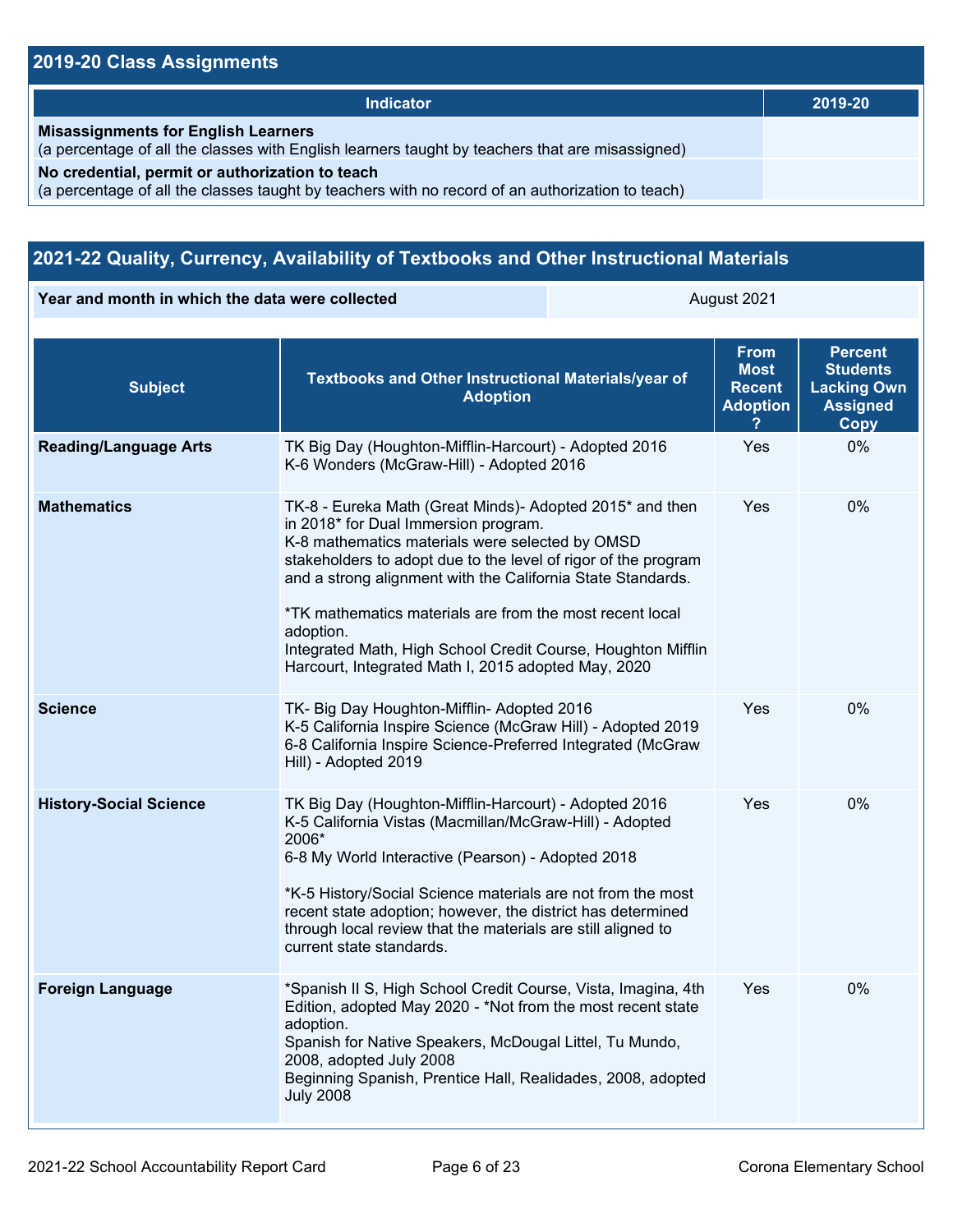| <b>Health</b>                     | K-8 Focus on You (Charles Merrill Publishing) - Adopted<br>1984                                                                                                                                                                                  | No  | $0\%$ |
|-----------------------------------|--------------------------------------------------------------------------------------------------------------------------------------------------------------------------------------------------------------------------------------------------|-----|-------|
| <b>Visual and Performing Arts</b> | TK-6 Theatre Arts Connection (SRA/McGraw-Hill) - Adopted<br>2008<br>TK-6 Art Connection (SRA/McGraw-Hill) - Adopted 2008<br>TK-8 CA Spotlight on Music (McGraw-Hill) - Adopted 2008<br>6-8 Middle School Art Series (McGraw-Hill) - Adopted 2008 | Yes | 0%    |

### **School Facility Conditions and Planned Improvements**

The last inspection of school facility conditions was on April 23, 2020. The school received an average percentage of 98.92% resulting in an overall rating of 'Good." The next inspection is scheduled for January 4, 2022.

### General Description

Corona Elementary School was built in 1964 with various additions to permanent structures completed in 1967. Our school has adequate space for teaching and learning which includes 34 classrooms. There are three permanent classroom wings. In addition, Corona has 13 portable classrooms that were installed between the years of 1968 and 2008. One of these portables is the school library that also provides a space for instructional purposes when needed. The main office building includes the front office, principal's office, elementary administrator's office, health office, conference room, work room and staff lounge. Two small storage rooms on the campus have been renovated and turned into a small classroom and additional office space.

Corona has a large field and four different areas with adequate playground equipment to allow for positive student engagement. We have 8 student restrooms; all with toilets and sinks in proper working conditions. During the 2007-2008 and 2008-2009 school years, Corona underwent a modernization project that addressed California State Code Accessibility by providing accessible restroom facilities, working space and sinks in classrooms, drinking fountains, paths of travel including ramps and curb cuts, passenger loading zones, bus drop-off, parking, and signage. Panic hardware was installed on doors, and new door thresholds were also part of this project.

Our school facility offers a positive learning environment will fully functioning lighting, heating and cooling systems, and noise negation. Internet access is available in all offices and classrooms. Each primary grade classroom has between four and six student computers. The upper grade classrooms each have their own computer cart with individually-assigned student computers. All Corona classrooms have a Smartboard, document camera, and printer. The district Information Services Department maintains a content filter for all Internet traffic, including E-mail, in accordance with the Children's Internet Protection Act (CIPA) guidelines.

### Student Safety

Students are supervised immediately before and after school by staff. All students, parents, and other visitors enter the school through the front gates each morning. All visitors must check in at the front office and wear a visitor's badge to show proof that they have come through the office. District employees and substitutes all wear district-issued identification badges. Students who are leaving early must be checked out through the front office by parents or guardians. All staff members are diligent about being aware of adults on campus at all times. Visitors without badges are escorted to the office.

### Maintenance and Repair

The district governing board has adopted cleaning standards for all schools in the district. Corona Elementary School is maintained in a manner that assures it is clean and that all facilities are in good working order. The district works with custodial staff to develop cleaning schedules that ensure all classrooms, offices, and restrooms are cleaned daily. Restroom checks are done periodically throughout the school day. Staff and students work to maintain an orderly, clean, graffiti and litter-free school of which all can be proud.

The district takes great efforts to ensure that all schools are clean, safe, and functional. Site and district maintenance and grounds staff make sure that the work necessary to keep the school in good repair and aesthetically pleasing is completed in a timely manner. A work order process is used to ensure efficient service and that emergency repairs are given the highest priority. The floors, walls, and plumbing are all in good shape.

The district's Operations Department conducts an annual in-depth evaluation of each school to determine the condition of the facilities and identify situations that need maintenance, repair, or an upgrade. The district uses a facility survey instrument developed by the State of California Office of Public School Construction to assist with the data gathering during the inspections. All findings are shared with the principal and work orders for needed repairs are created at that time. The results of this survey are available at the school office or the district office.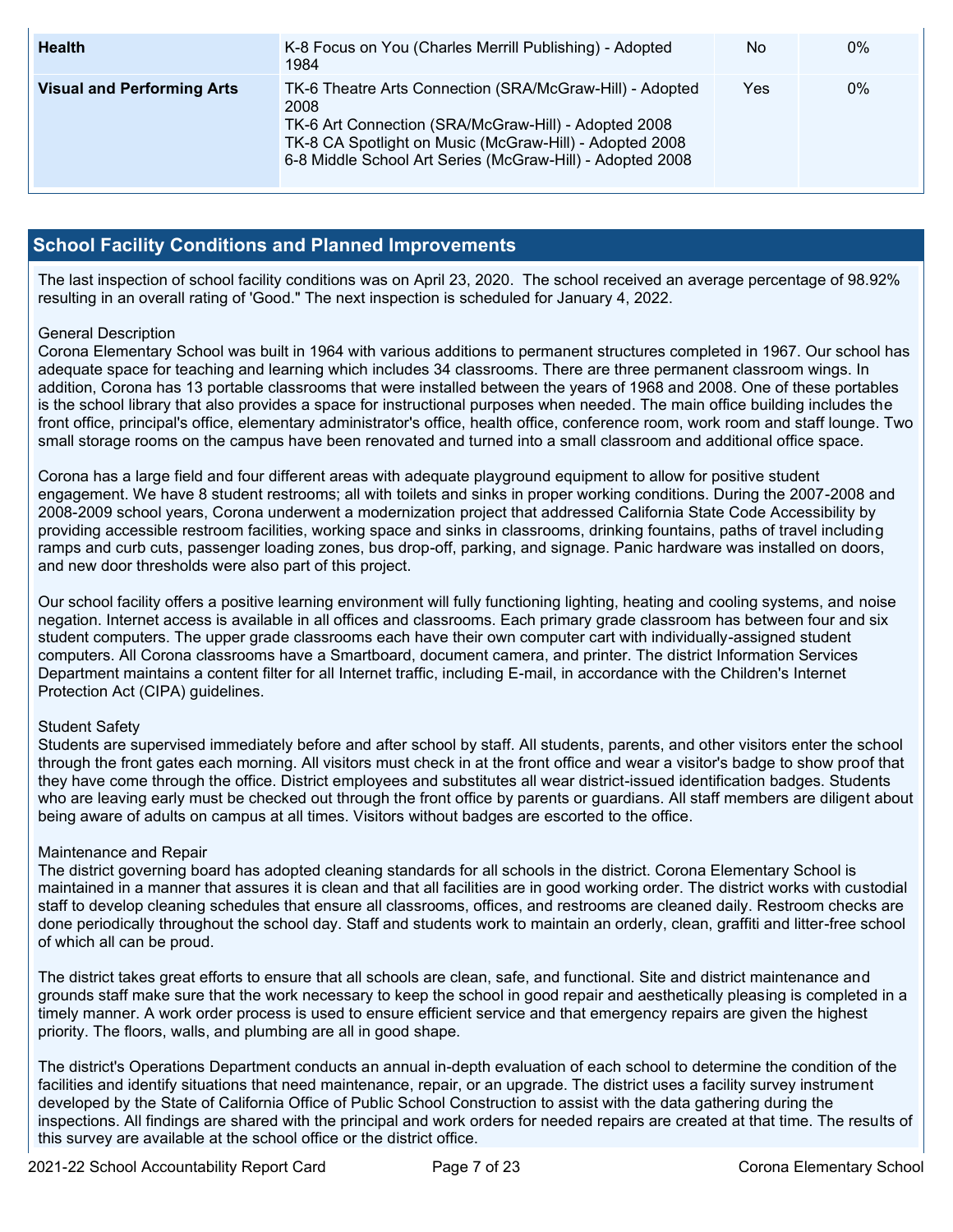## **School Facility Conditions and Planned Improvements**

The last state inspection mandated under the Williams Settlement was completed on April 2020. The report on this inspection was forwarded to the Superintendent of Schools. Any areas of concern noted by the team were corrected as reflected elsewhere in this report. Deficiencies listed as (remedied) were corrected at the time of inspection. An inspection for the 2021- 2022 school year is pending.

| Year and month of the most recent FIT report                           |                     |              |              | 4/2020                                                                          |  |
|------------------------------------------------------------------------|---------------------|--------------|--------------|---------------------------------------------------------------------------------|--|
| <b>System Inspected</b>                                                | <b>Rate</b><br>Good | Rate<br>Fair | Rate<br>Poor | <b>Repair Needed and Action Taken or Planned</b>                                |  |
| <b>Systems:</b><br>Gas Leaks, Mechanical/HVAC, Sewer                   | X                   |              |              |                                                                                 |  |
| Interior:<br><b>Interior Surfaces</b>                                  | X                   |              |              | replace stained ceiling tile                                                    |  |
| <b>Cleanliness:</b><br>Overall Cleanliness, Pest/Vermin Infestation    | X                   |              |              | room to be cleaned and recyclables removed, no<br>storage                       |  |
| <b>Electrical</b>                                                      | $\mathsf{X}$        |              |              | replace missing diffusers, replace light fixtures<br>with LEDs, replace ballast |  |
| <b>Restrooms/Fountains:</b><br>Restrooms, Sinks/ Fountains             | $\mathsf{X}$        |              |              |                                                                                 |  |
| Safety:<br>Fire Safety, Hazardous Materials                            | X                   |              |              | properly mount fire extinguisher                                                |  |
| <b>Structural:</b><br><b>Structural Damage, Roofs</b>                  | X                   |              |              |                                                                                 |  |
| External:<br>Playground/School Grounds, Windows/<br>Doors/Gates/Fences | X                   |              |              | Doors do not properly close                                                     |  |

| <b>Overall Facility Rate</b> |      |      |      |  |  |  |
|------------------------------|------|------|------|--|--|--|
| <b>Exemplary</b>             | Good | Fair | Poor |  |  |  |
|                              |      |      |      |  |  |  |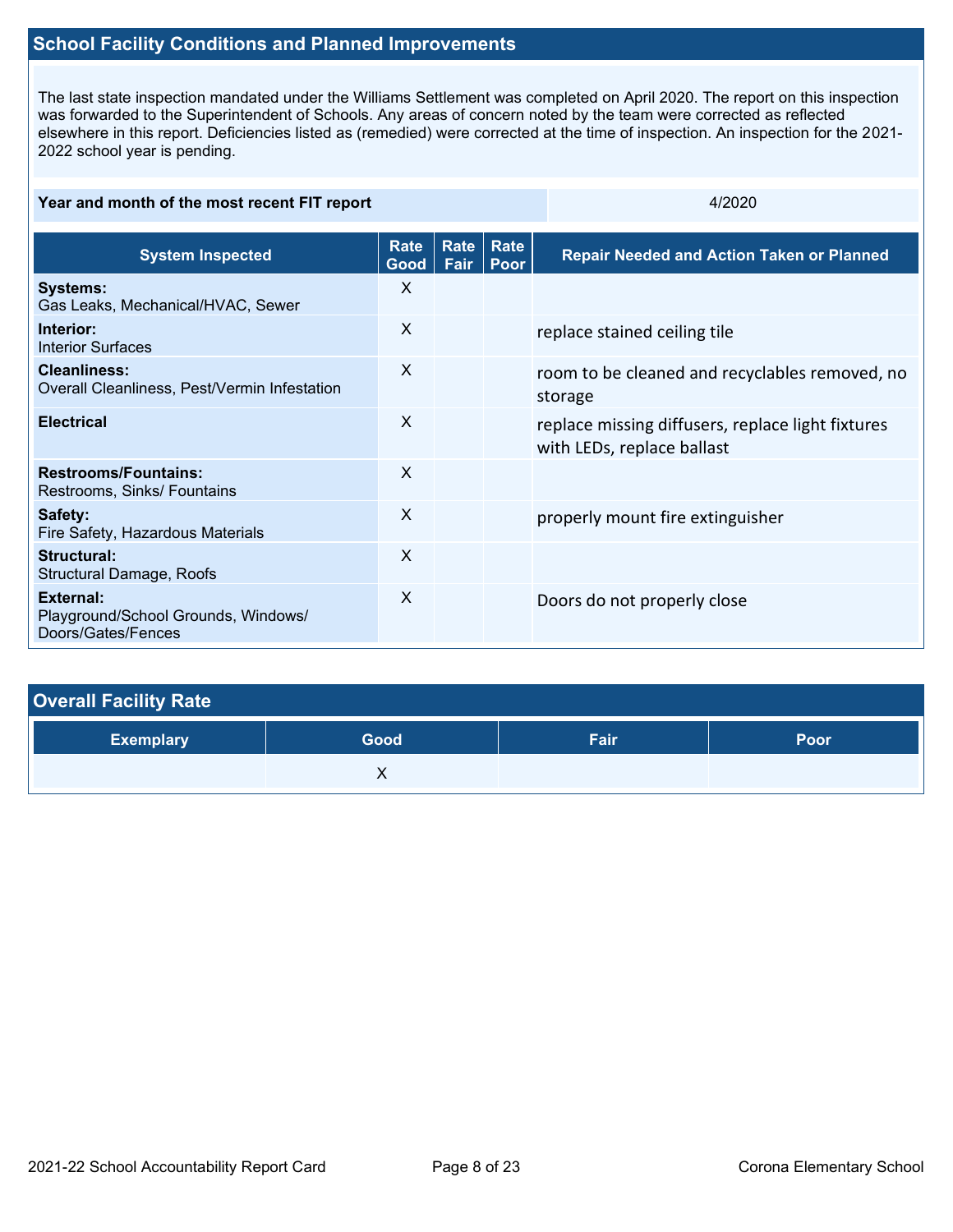## **B. Pupil Outcomes State Priority: Pupil Achievement**

The SARC provides the following information relevant to the State priority: Pupil Achievement (Priority 4):

### **Statewide Assessments**

(i.e., California Assessment of Student Performance and Progress [CAASPP] System includes the Smarter Balanced Summative Assessments for students in the general education population and the California Alternate Assessments [CAAs] for English language arts/literacy [ELA] and mathematics given in grades three through eight and grade eleven. Only eligible students may participate in the administration of the CAAs. CAAs items are aligned with alternate achievement standards, which are linked with the Common Core State Standards [CCSS] for students with the most significant cognitive disabilities).

The CAASPP System encompasses the following assessments and student participation requirements:

- 1. **Smarter Balanced Summative Assessments and CAAs for ELA** in grades three through eight and grade eleven.
- 2. **Smarter Balanced Summative Assessments and CAAs for mathematics** in grades three through eight and grade eleven.
- 3. **California Science Test (CAST) and CAAs for Science** in grades five, eight, and once in high school (i.e., grade ten, eleven, or twelve).

### **SARC Reporting in the 2020-2021 School Year Only**

Where the most viable option, LEAs were required to administer the statewide summative assessment in ELA and mathematics. Where a statewide summative assessment was not the most viable option for the LEA (or for one or more gradelevel[s] within the LEA) due to the pandemic, LEAs were allowed to report results from a different assessment that met the criteria established by the State Board of Education (SBE) on March 16, 2021. The assessments were required to be:

- Aligned with CA CCSS for ELA and mathematics;
- Available to students in grades 3 through 8, and grade 11; and
- Uniformly administered across a grade, grade span, school, or district to all eligible students.

### **Options**

Note that the CAAs could only be administered in-person following health and safety requirements. If it was not viable for the LEA to administer the CAAs in person with health and safety guidelines in place, the LEA was directed to not administer the tests. There were no other assessment options available for the CAAs. Schools administered the Smarter Balanced Summative Assessments for ELA and mathematics, other assessments that meet the SBE criteria, or a combination of both, and they could only choose one of the following:

- Smarter Balanced ELA and mathematics summative assessments;
- Other assessments meeting the SBE criteria; or
- Combination of Smarter Balanced ELA and mathematics summative assessments and other assessments.

The percentage of students who have successfully completed courses that satisfy the requirements for entrance to the University of California and the California State University, or career technical education sequences or programs of study.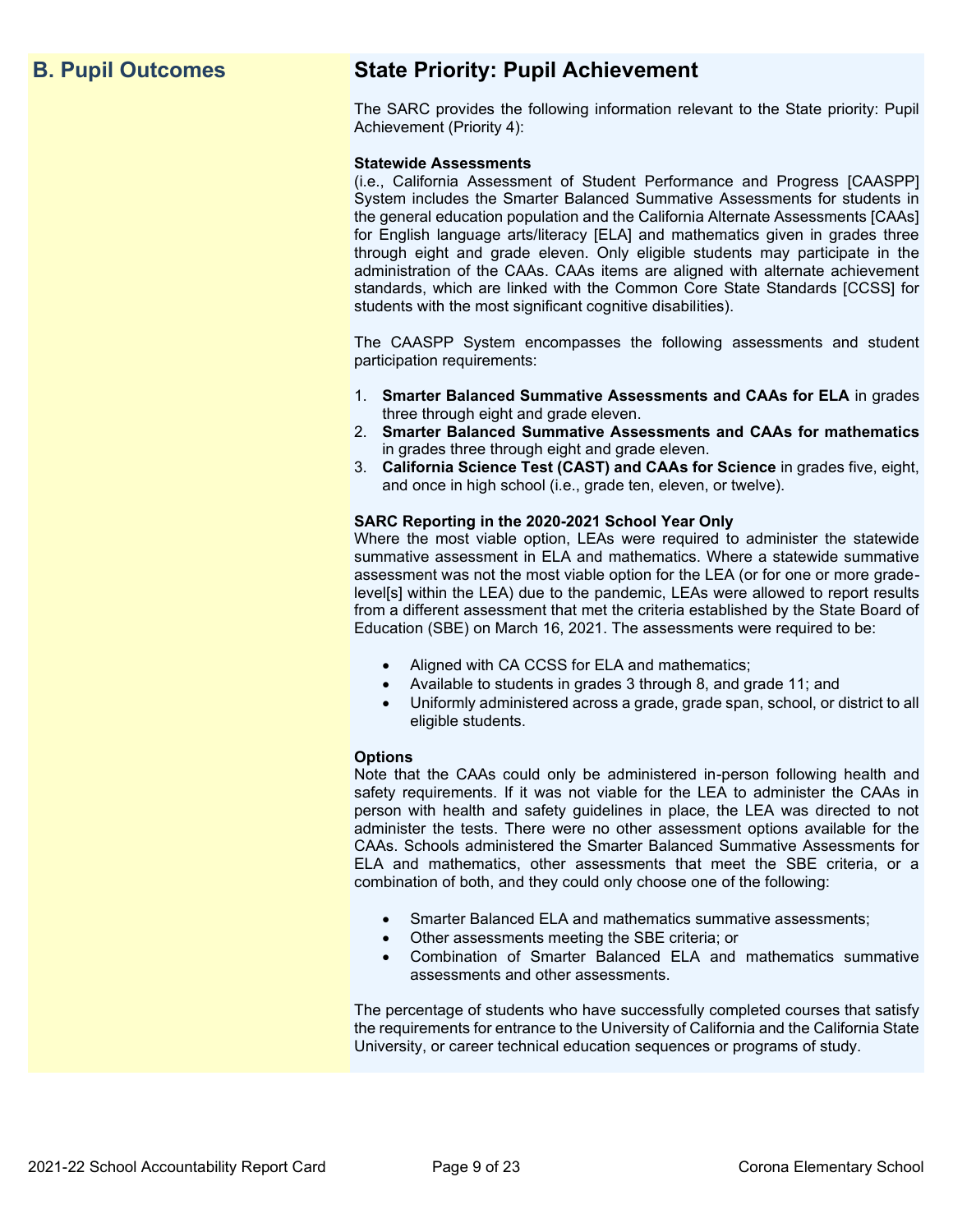### **Percentage of Students Meeting or Exceeding the State Standard on CAASPP**

This table displays CAASPP test results in ELA and mathematics for all students grades three through eight and grade eleven taking and completing a state-administered assessment.

The 2019-2020 data cells with N/A values indicate that the 2019-2020 data are not available due to the COVID-19 pandemic and resulting summative test suspension. The Executive Order N-30-20 was issued which waived the assessment, accountability, and reporting requirements for the 2019-2020 school year.

The 2020-2021 data cells have N/A values because these data are not comparable to other year data due to the COVID-19 pandemic during the 2020-2021 school year. Where the CAASPP assessments in ELA and/or mathematics is not the most viable option, the LEAs were allowed to administer local assessments. Therefore, the 2020-2021 data between school years for the school, district, state are not an accurate comparison. As such, it is inappropriate to compare results of the 2020-2021 school year to other school years.

| <b>Subject</b>                                                       | <b>School</b><br>2019-20 | <b>School</b><br>2020-21 | <b>District</b><br>2019-20 | <b>District</b><br>2020-21 | <b>State</b><br>2019-20 | <b>State</b><br>2020-21 |
|----------------------------------------------------------------------|--------------------------|--------------------------|----------------------------|----------------------------|-------------------------|-------------------------|
| <b>English Language Arts/Literacy</b><br>$\left($ grades 3-8 and 11) | N/A                      | N/A                      | N/A                        | N/A                        | N/A                     | N/A                     |
| <b>Mathematics</b><br>$(grades 3-8 and 11)$                          | N/A                      | N/A                      | N/A                        | N/A                        | N/A                     | N/A                     |

## **2020-21 CAASPP Test Results in ELA by Student Group**

This table displays CAASPP test results in ELA by student group for students grades three through eight and grade eleven taking and completing a state-administered assessment. The CDE will populate this table for schools in cases where the school administered the CAASPP assessment. In cases where the school administered a local assessment instead of CAASPP, the CDE will populate this table with "NT" values, meaning this school did not test students using the CAASPP. See the local assessment(s) table for more information.

| <b>CAASPP</b><br><b>Student Groups</b> | <b>CAASPP</b><br><b>Total</b><br><b>Enrollment</b> | <b>CAASPP</b><br><b>Number</b><br><b>Tested</b> | <b>CAASPP</b><br><b>Percent</b><br><b>Tested</b> | <b>CAASPP</b><br><b>Percent</b><br><b>Not Tested</b> | <b>CAASPP</b><br><b>Percent</b><br>Met or<br><b>Exceeded</b> |
|----------------------------------------|----------------------------------------------------|-------------------------------------------------|--------------------------------------------------|------------------------------------------------------|--------------------------------------------------------------|
| <b>All Students</b>                    | 227                                                | <b>NT</b>                                       | <b>NT</b>                                        | <b>NT</b>                                            | <b>NT</b>                                                    |
| <b>Female</b>                          | 112                                                | <b>NT</b>                                       | <b>NT</b>                                        | <b>NT</b>                                            | <b>NT</b>                                                    |
| <b>Male</b>                            | 115                                                | <b>NT</b>                                       | <b>NT</b>                                        | <b>NT</b>                                            | <b>NT</b>                                                    |
| American Indian or Alaska Native       | $\mathbf{0}$                                       | $\mathbf 0$                                     | $\mathbf{0}$                                     | $\Omega$                                             | $\Omega$                                                     |
| <b>Asian</b>                           | --                                                 | <b>NT</b>                                       | <b>NT</b>                                        | <b>NT</b>                                            | <b>NT</b>                                                    |
| <b>Black or African American</b>       | --                                                 | <b>NT</b>                                       | <b>NT</b>                                        | <b>NT</b>                                            | <b>NT</b>                                                    |
| <b>Filipino</b>                        | $\mathbf{0}$                                       | $\mathbf 0$                                     | $\mathbf 0$                                      | $\overline{0}$                                       | $\mathbf 0$                                                  |
| <b>Hispanic or Latino</b>              | 213                                                | <b>NT</b>                                       | <b>NT</b>                                        | <b>NT</b>                                            | <b>NT</b>                                                    |
| Native Hawaiian or Pacific Islander    | --                                                 | <b>NT</b>                                       | <b>NT</b>                                        | <b>NT</b>                                            | <b>NT</b>                                                    |
| <b>Two or More Races</b>               | $\mathbf{0}$                                       | $\mathbf 0$                                     | $\Omega$                                         | $\mathbf 0$                                          | 0                                                            |
| <b>White</b>                           | --                                                 | <b>NT</b>                                       | <b>NT</b>                                        | <b>NT</b>                                            | <b>NT</b>                                                    |
| <b>English Learners</b>                | 67                                                 | <b>NT</b>                                       | <b>NT</b>                                        | <b>NT</b>                                            | <b>NT</b>                                                    |
| <b>Foster Youth</b>                    | --                                                 | <b>NT</b>                                       | <b>NT</b>                                        | <b>NT</b>                                            | NT                                                           |
| <b>Homeless</b>                        | 58                                                 | <b>NT</b>                                       | <b>NT</b>                                        | <b>NT</b>                                            | <b>NT</b>                                                    |
| <b>Military</b>                        | $\mathbf{0}$                                       | $\mathbf 0$                                     | $\mathbf 0$                                      | $\Omega$                                             | $\mathbf{0}$                                                 |
| <b>Socioeconomically Disadvantaged</b> | 217                                                | <b>NT</b>                                       | <b>NT</b>                                        | <b>NT</b>                                            | <b>NT</b>                                                    |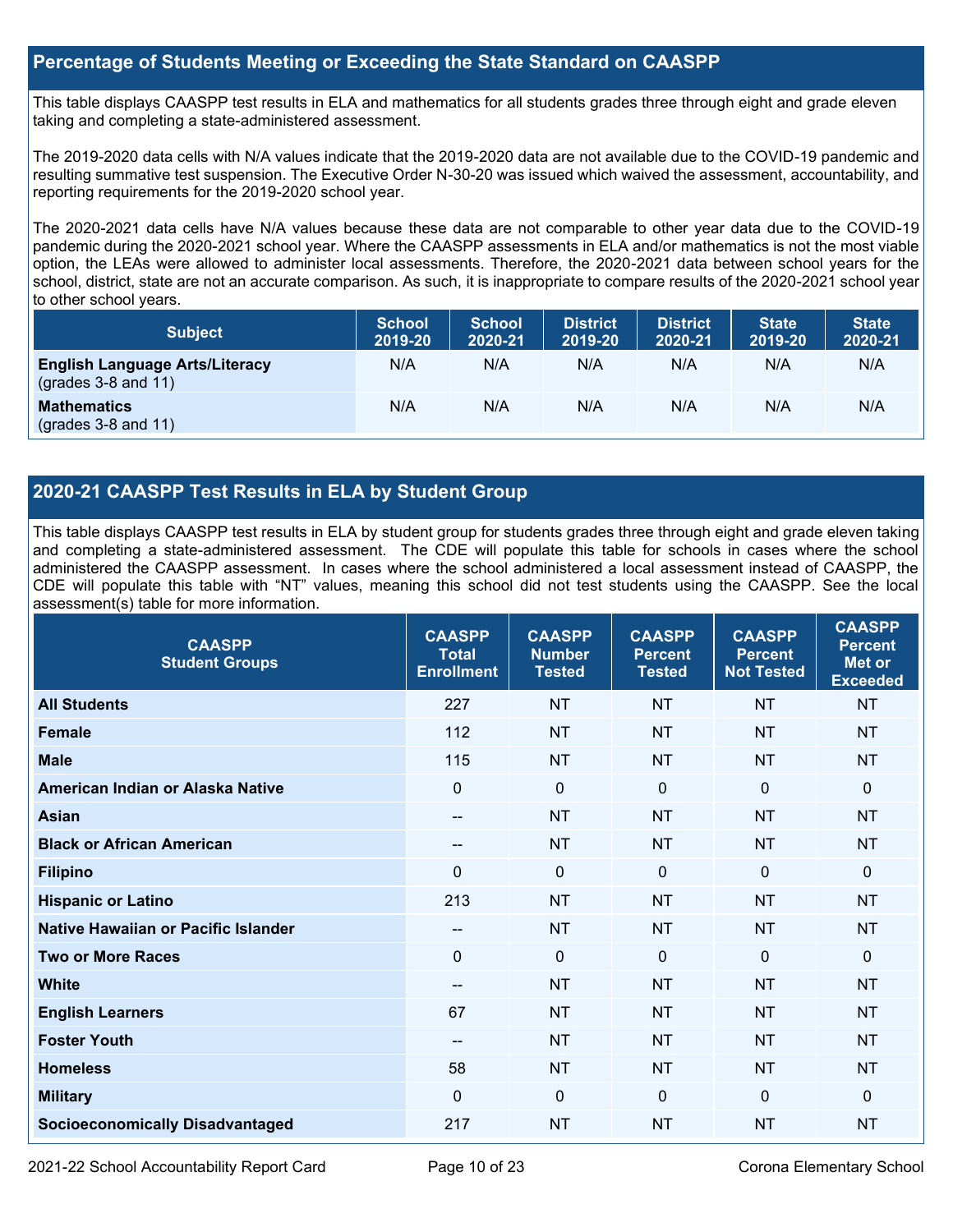| <b>Students Receiving Migrant Education Services</b> |    |  |   |
|------------------------------------------------------|----|--|---|
| <b>Students with Disabilities</b>                    | N٦ |  | N |

## **2020-21 CAASPP Test Results in Math by Student Group**

This table displays CAASPP test results in Math by student group for students grades three through eight and grade eleven taking and completing a state-administered assessment. The CDE will populate this table for schools in cases where the school administered the CAASPP assessment. In cases where the school administered a local assessment instead of CAASPP, the CDE will populate this table with "NT" values, meaning this school did not test students using the CAASPP. See the local assessment(s) table for more information.

| <b>CAASPP</b><br><b>Student Groups</b>               | <b>CAASPP</b><br><b>Total</b><br><b>Enrollment</b> | <b>CAASPP</b><br><b>Number</b><br><b>Tested</b> | <b>CAASPP</b><br><b>Percent</b><br><b>Tested</b> | <b>CAASPP</b><br><b>Percent</b><br><b>Not Tested</b> | <b>CAASPP</b><br><b>Percent</b><br><b>Met or</b><br><b>Exceeded</b> |
|------------------------------------------------------|----------------------------------------------------|-------------------------------------------------|--------------------------------------------------|------------------------------------------------------|---------------------------------------------------------------------|
| <b>All Students</b>                                  | 227                                                | <b>NT</b>                                       | <b>NT</b>                                        | <b>NT</b>                                            | <b>NT</b>                                                           |
| <b>Female</b>                                        | 112                                                | <b>NT</b>                                       | <b>NT</b>                                        | <b>NT</b>                                            | <b>NT</b>                                                           |
| <b>Male</b>                                          | 115                                                | <b>NT</b>                                       | <b>NT</b>                                        | <b>NT</b>                                            | <b>NT</b>                                                           |
| American Indian or Alaska Native                     | $\mathbf 0$                                        | $\mathbf 0$                                     | $\mathbf 0$                                      | $\mathbf 0$                                          | 0                                                                   |
| <b>Asian</b>                                         | $\overline{\phantom{a}}$                           | <b>NT</b>                                       | <b>NT</b>                                        | <b>NT</b>                                            | <b>NT</b>                                                           |
| <b>Black or African American</b>                     | $\overline{\phantom{a}}$                           | <b>NT</b>                                       | <b>NT</b>                                        | <b>NT</b>                                            | <b>NT</b>                                                           |
| <b>Filipino</b>                                      | $\Omega$                                           | $\mathbf 0$                                     | $\Omega$                                         | $\mathbf{0}$                                         | 0                                                                   |
| <b>Hispanic or Latino</b>                            | 213                                                | <b>NT</b>                                       | <b>NT</b>                                        | <b>NT</b>                                            | <b>NT</b>                                                           |
| <b>Native Hawaiian or Pacific Islander</b>           | $-$                                                | <b>NT</b>                                       | <b>NT</b>                                        | <b>NT</b>                                            | <b>NT</b>                                                           |
| <b>Two or More Races</b>                             | $\mathbf 0$                                        | $\pmb{0}$                                       | $\mathbf 0$                                      | $\overline{0}$                                       | 0                                                                   |
| <b>White</b>                                         | $\overline{\phantom{a}}$                           | <b>NT</b>                                       | <b>NT</b>                                        | <b>NT</b>                                            | <b>NT</b>                                                           |
| <b>English Learners</b>                              | 67                                                 | <b>NT</b>                                       | <b>NT</b>                                        | <b>NT</b>                                            | <b>NT</b>                                                           |
| <b>Foster Youth</b>                                  | $-$                                                | <b>NT</b>                                       | <b>NT</b>                                        | <b>NT</b>                                            | <b>NT</b>                                                           |
| <b>Homeless</b>                                      | 58                                                 | <b>NT</b>                                       | <b>NT</b>                                        | <b>NT</b>                                            | <b>NT</b>                                                           |
| <b>Military</b>                                      | $\mathbf 0$                                        | $\pmb{0}$                                       | $\mathbf 0$                                      | $\mathbf 0$                                          | 0                                                                   |
| <b>Socioeconomically Disadvantaged</b>               | 217                                                | <b>NT</b>                                       | <b>NT</b>                                        | <b>NT</b>                                            | <b>NT</b>                                                           |
| <b>Students Receiving Migrant Education Services</b> | $\mathbf 0$                                        | $\mathbf 0$                                     | $\mathbf 0$                                      | $\mathbf 0$                                          | 0                                                                   |
| <b>Students with Disabilities</b>                    | 30                                                 | <b>NT</b>                                       | <b>NT</b>                                        | <b>NT</b>                                            | <b>NT</b>                                                           |

## **2020-21 Local Assessment Test Results in ELA by Student Group**

This table displays Local Assessment test results in ELA by student group for students grades three through eight and grade eleven. LEAs/schools will populate this table for schools in cases where the school administered a local assessment. In cases where the school administered the CAASPP assessment, LEAs/schools will populate this table with "N/A" values in all cells, meaning this table is Not Applicable for this school.

| <b>IREADY</b><br><b>Student Groups</b> | <b>IREADY</b><br><b>Total</b><br><b>Enrollment</b> | <b>IREADY</b><br><b>Number</b><br><b>Tested</b> | <b>IREADY</b><br><b>Percent</b><br><b>Tested</b> | <b>IREADY</b><br><b>Percent</b><br><b>Not Tested</b> | <b>IREADY</b><br><b>Percent</b><br>At or Above<br><b>Grade Level</b> |
|----------------------------------------|----------------------------------------------------|-------------------------------------------------|--------------------------------------------------|------------------------------------------------------|----------------------------------------------------------------------|
| <b>All Students</b>                    | 227                                                | 223                                             | 98.26%                                           | 1.76%                                                | 28.63%                                                               |
| Female                                 | 112                                                | 112                                             | 100.00%                                          | $0.00\%$                                             | 28.57%                                                               |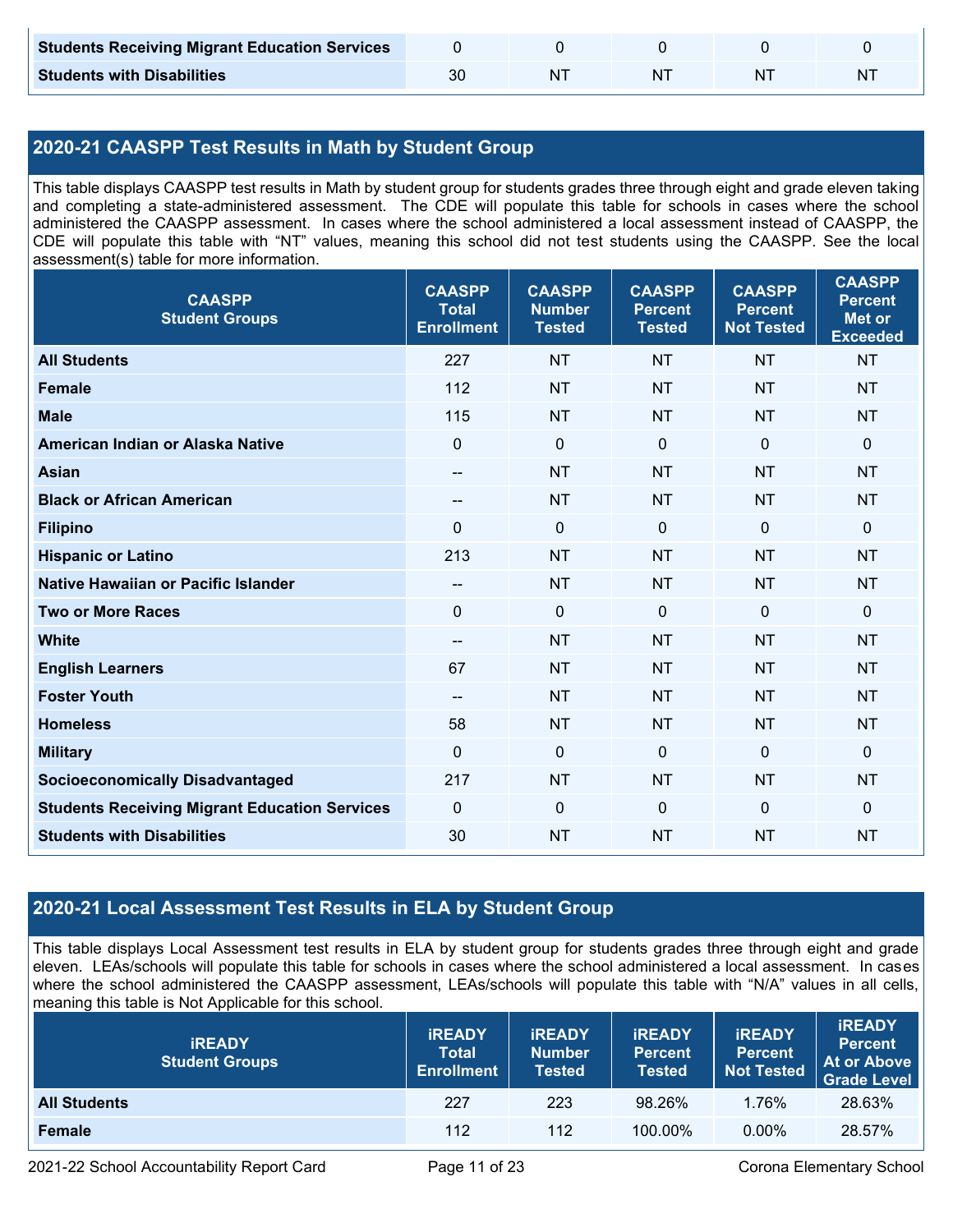| <b>Male</b>                                                                                | 115            | 111         | 96.52%       | 3.48%          | 28.70%    |
|--------------------------------------------------------------------------------------------|----------------|-------------|--------------|----------------|-----------|
| American Indian or Alaska Native                                                           | $\Omega$       | 0           | $0.00\%$     | $0.00\%$       | $0.00\%$  |
| <b>Asian</b>                                                                               | 4              | 4           | 100.00%      | $0.00\%$       | 0.00%     |
| <b>Black or African American</b>                                                           | 5              | 5           | 100.00%      | $0.00\%$       | $0.00\%$  |
| <b>Filipino</b>                                                                            | <b>NA</b>      | <b>NA</b>   | $0.00\%$     | 0.00%          | 0.00%     |
| <b>Hispanic or Latino</b>                                                                  | 213            | 209         | 98.12%       | 1.88%          | 28.64%    |
| Native Hawaiian or Pacific Islander                                                        | 1              | 1           | 100.00%      | $0.00\%$       |           |
| <b>Two or More Races</b>                                                                   | $\mathbf 0$    | 0           | 0            | 0              |           |
| White                                                                                      | $\overline{4}$ | 4           | 100.00%      | $0.00\%$       | <b>NA</b> |
| <b>English Learners</b>                                                                    | 67             | 67          | 100.00%      | $0.00\%$       | $0.00\%$  |
| <b>Foster Youth</b>                                                                        | 1              | 1           | 100.00%      | $0.00\%$       |           |
| <b>Homeless</b>                                                                            | 29             | 29          | 100          | 0.00%          | $0.00\%$  |
| <b>Military</b>                                                                            | $\Omega$       | $\mathbf 0$ | $\mathbf{0}$ | $\overline{0}$ | N/A       |
| <b>Socioeconomically Disadvantaged</b>                                                     | 227            | 223         | 98.24%       | 1.76%          | 28.63%    |
| <b>Students Receiving Migrant Education Services</b>                                       | $\Omega$       | 0           | 0            | $\mathbf{0}$   | N/A       |
| <b>Students with Disabilities</b>                                                          | 30             | 30          | 100.00%      | 0              | 0.00%     |
| *At or above the grade-level standard in the context of the local assessment administered. |                |             |              |                |           |

## **2020-21 Local Assessment Test Results in Math by Student Group**

This table displays Local Assessment test results in Math by student group for students grades three through eight and grade eleven. LEAs/schools will populate this table for schools in cases where the school administered a local assessment. In cases where the school administered the CAASPP assessment, LEAs/schools will populate this table with "N/A" values in all cells, meaning this table is Not Applicable for this school.

| <b>iREADY</b><br><b>Student Groups</b> | <b>iREADY</b><br><b>Total</b><br><b>Enrollment</b> | <b>iREADY</b><br><b>Number</b><br><b>Tested</b> | <b>iREADY</b><br><b>Percent</b><br><b>Tested</b> | <b>IREADY</b><br><b>Percent</b><br><b>Not Tested</b> | <b>IREADY</b><br><b>Percent</b><br><b>At or Above</b><br><b>Grade Level</b> |
|----------------------------------------|----------------------------------------------------|-------------------------------------------------|--------------------------------------------------|------------------------------------------------------|-----------------------------------------------------------------------------|
| <b>All Students</b>                    | 227                                                | 218                                             | 96.05%                                           | 3.95%                                                | 23.78%                                                                      |
| <b>Female</b>                          | 112                                                | 109                                             | 97.32%                                           | 2.68%                                                | 11.61%                                                                      |
| <b>Male</b>                            | 115                                                | 109                                             | 94.78%                                           | 5.22%                                                | 12.17%                                                                      |
| American Indian or Alaska Native       | $\mathbf 0$                                        | $\mathbf 0$                                     | na                                               | na                                                   | na                                                                          |
| Asian                                  | $\overline{4}$                                     | $\overline{4}$                                  | 100.00%                                          | 0.00%                                                | 0.00%                                                                       |
| <b>Black or African American</b>       | 5                                                  | 5                                               | 100.00%                                          | $0.00\%$                                             | 0.00%                                                                       |
| <b>Filipino</b>                        | $\Omega$                                           | $\mathbf 0$                                     | $\Omega$                                         | $\mathbf 0$                                          | na                                                                          |
| <b>Hispanic or Latino</b>              | 213                                                | 204                                             | 95.77%                                           | 4.23%                                                | 11.74%                                                                      |
| Native Hawaiian or Pacific Islander    | 1                                                  | $\mathbf 1$                                     | 100.00%                                          | 0.00%                                                |                                                                             |
| <b>Two or More Races</b>               | $\mathbf{0}$                                       | $\mathbf 0$                                     | $\Omega$                                         | $\mathbf{0}$                                         | $\mathbf{0}$                                                                |
| <b>White</b>                           | $\overline{4}$                                     | 4                                               | 100.00%                                          | $0.00\%$                                             | 0.00%                                                                       |
| <b>English Learners</b>                | 67                                                 | 66                                              | 98.51%                                           | 1.49%                                                | 0.00%                                                                       |
| <b>Foster Youth</b>                    | $\mathbf{1}$                                       | 1                                               | 100%                                             | 0.00%                                                |                                                                             |
| <b>Homeless</b>                        | 29                                                 | 29                                              | 100.00%                                          | 0.00%                                                | 0.00%                                                                       |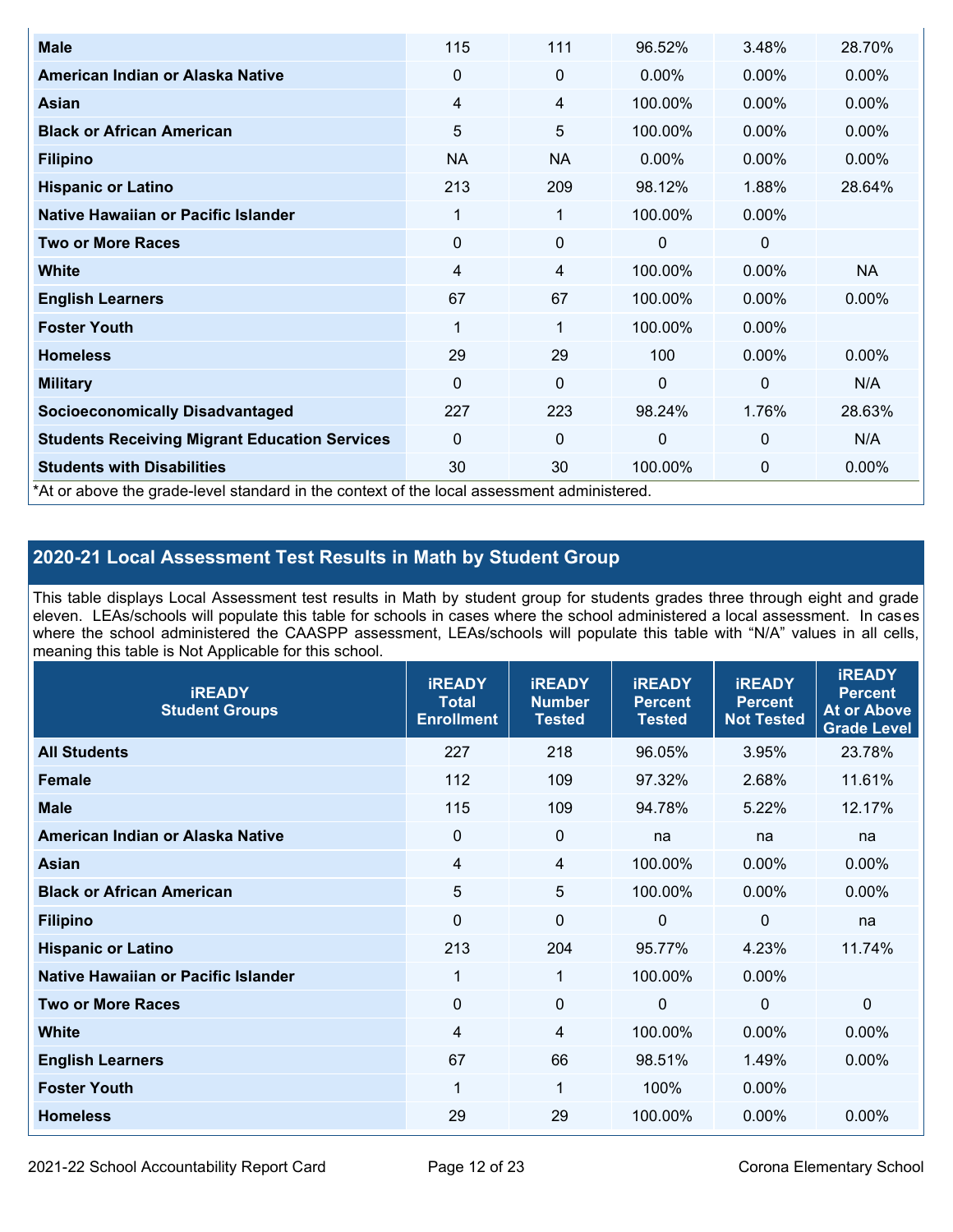| <b>Military</b>                                      |     |     |         |          | na       |
|------------------------------------------------------|-----|-----|---------|----------|----------|
| <b>Socioeconomically Disadvantaged</b>               | 227 | 218 | 96.04%  | 3.96%    | 11.89%   |
| <b>Students Receiving Migrant Education Services</b> |     |     |         |          | na       |
| <b>Students with Disabilities</b>                    | 30  | 30  | 100.00% | $0.00\%$ | $0.00\%$ |

\*At or above the grade-level standard in the context of the local assessment administered.

## **CAASPP Test Results in Science for All Students**

This table displays the percentage of all students grades five, eight, and High School meeting or exceeding the State Standard.

The 2019-2020 data cells with N/A values indicate that the 2019-2020 data are not available due to the COVID-19 pandemic and resulting summative testing suspension. The Executive Order N-30-20 was issued which waived the assessment, accountability, and reporting requirements for the 2019-2020 school year.

For any 2020-2021 data cells with N/T values indicate that this school did not test students using the CAASPP Science.

| <b>Subject</b>                                  | <b>School</b> | <b>School</b> | <b>District</b> | <b>District</b> | <b>State</b> | <b>State</b> |
|-------------------------------------------------|---------------|---------------|-----------------|-----------------|--------------|--------------|
|                                                 | 2019-20       | 2020-21       | 2019-20         | 2020-21         | 2019-20      | 2020-21      |
| <b>Science</b><br>(grades 5, 8 and high school) | N/A           | ΝT            | N/A             | N1              | N/A          | 28.72        |

## **2020-21 CAASPP Test Results in Science by Student Group**

This table displays CAASPP test results in Science by student group for students grades five, eight, and High School. For any data cells with N/T values indicate that this school did not test students using the CAASPP Science.

| <b>Student Group</b>                                 | <b>Total</b><br><b>Enrollment</b> | <b>Number</b><br><b>Tested</b> | <b>Percent</b><br><b>Tested</b> | <b>Percent</b><br><b>Not Tested</b> | <b>Percent</b><br><b>Met or</b><br><b>Exceeded</b> |
|------------------------------------------------------|-----------------------------------|--------------------------------|---------------------------------|-------------------------------------|----------------------------------------------------|
| <b>All Students</b>                                  | 78                                | <b>NT</b>                      | <b>NT</b>                       | <b>NT</b>                           | <b>NT</b>                                          |
| <b>Female</b>                                        | 36                                | <b>NT</b>                      | <b>NT</b>                       | <b>NT</b>                           | <b>NT</b>                                          |
| <b>Male</b>                                          | 42                                | <b>NT</b>                      | <b>NT</b>                       | <b>NT</b>                           | <b>NT</b>                                          |
| American Indian or Alaska Native                     | $\mathbf 0$                       | $\pmb{0}$                      | $\mathbf 0$                     | $\overline{0}$                      | 0                                                  |
| <b>Asian</b>                                         | $\qquad \qquad -$                 | <b>NT</b>                      | <b>NT</b>                       | <b>NT</b>                           | <b>NT</b>                                          |
| <b>Black or African American</b>                     | $\overline{\phantom{a}}$          | <b>NT</b>                      | <b>NT</b>                       | <b>NT</b>                           | <b>NT</b>                                          |
| <b>Filipino</b>                                      | $\mathbf{0}$                      | $\boldsymbol{0}$               | $\mathbf 0$                     | $\mathbf 0$                         | 0                                                  |
| <b>Hispanic or Latino</b>                            | 72                                | <b>NT</b>                      | <b>NT</b>                       | <b>NT</b>                           | <b>NT</b>                                          |
| <b>Native Hawaiian or Pacific Islander</b>           | $\mathbf{0}$                      | $\mathbf 0$                    | $\mathbf{0}$                    | $\mathbf{0}$                        | 0                                                  |
| <b>Two or More Races</b>                             | $\Omega$                          | $\mathbf 0$                    | $\mathbf{0}$                    | $\mathbf{0}$                        | 0                                                  |
| <b>White</b>                                         | $\qquad \qquad -$                 | <b>NT</b>                      | <b>NT</b>                       | <b>NT</b>                           | <b>NT</b>                                          |
| <b>English Learners</b>                              | 19                                | <b>NT</b>                      | <b>NT</b>                       | <b>NT</b>                           | <b>NT</b>                                          |
| <b>Foster Youth</b>                                  | $\overline{\phantom{a}}$          | <b>NT</b>                      | <b>NT</b>                       | <b>NT</b>                           | <b>NT</b>                                          |
| <b>Homeless</b>                                      | 18                                | <b>NT</b>                      | <b>NT</b>                       | <b>NT</b>                           | <b>NT</b>                                          |
| <b>Military</b>                                      | $\mathbf 0$                       | $\mathbf 0$                    | $\mathbf 0$                     | $\mathbf 0$                         | 0                                                  |
| <b>Socioeconomically Disadvantaged</b>               | 75                                | <b>NT</b>                      | <b>NT</b>                       | <b>NT</b>                           | <b>NT</b>                                          |
| <b>Students Receiving Migrant Education Services</b> | $\mathbf{0}$                      | $\mathbf 0$                    | $\mathbf 0$                     | $\mathbf{0}$                        | 0                                                  |
| <b>Students with Disabilities</b>                    | 12                                | <b>NT</b>                      | <b>NT</b>                       | <b>NT</b>                           | <b>NT</b>                                          |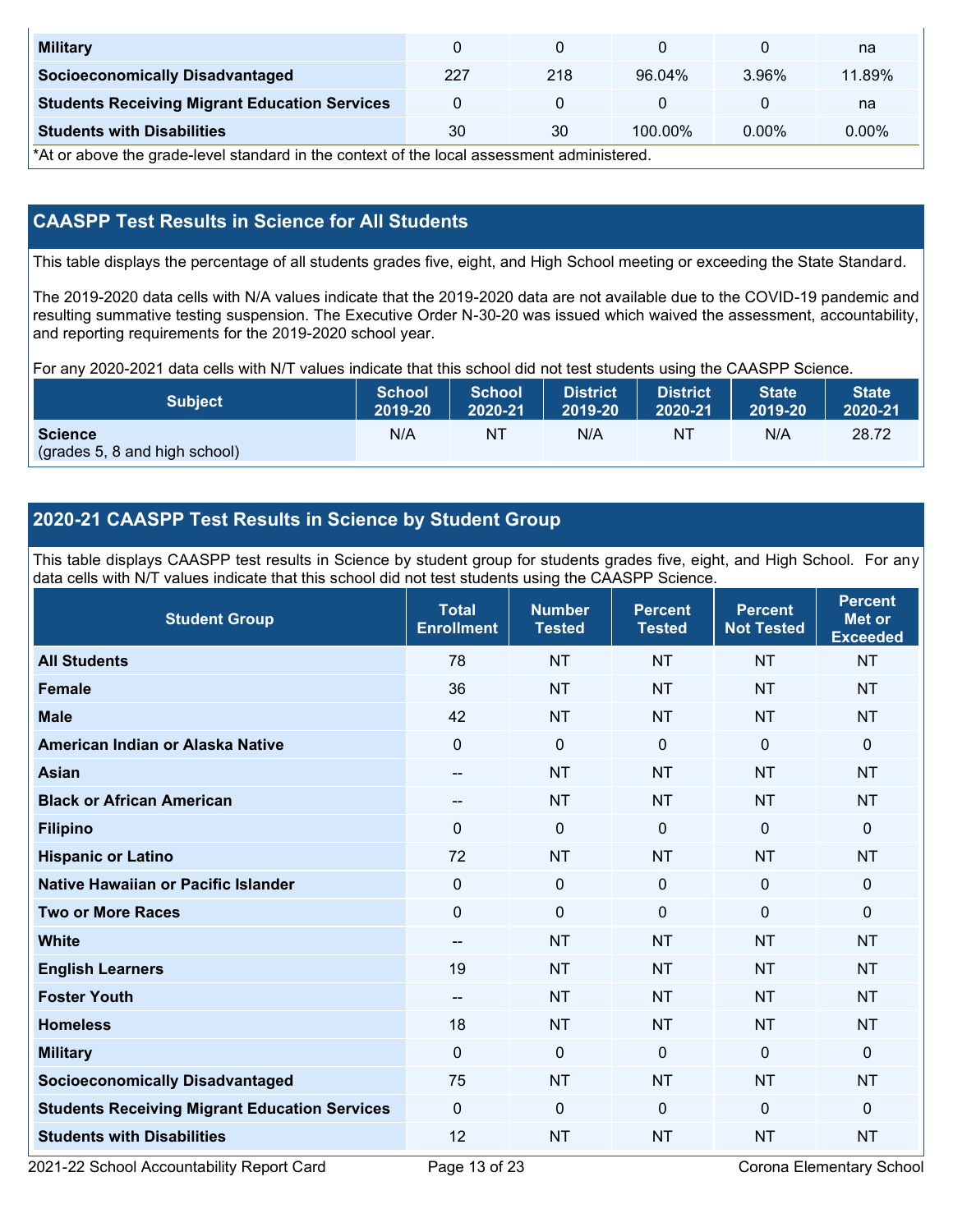## **B. Pupil Outcomes State Priority: Other Pupil Outcomes**

The SARC provides the following information relevant to the State priority: Other Pupil Outcomes (Priority 8): Pupil outcomes in the subject area of physical education.

## **2020-21 California Physical Fitness Test Results**

Due to the COVID-19 crisis, the Physical Fitness Test was suspended during the 2020-2021 school year and therefore no data are reported and each cell in this table is populated with "N/A."

| <b>Grade Level</b> |     | Four of Six Fitness Standards   Five of Six Fitness Standards | <b>Percentage of Students Meeting   Percentage of Students Meeting   Percentage of Students Meeting  </b><br><b>Six of Six Fitness Standards</b> |
|--------------------|-----|---------------------------------------------------------------|--------------------------------------------------------------------------------------------------------------------------------------------------|
| Grade 5            | N/A | N/A                                                           | N/A                                                                                                                                              |
| Grade 7            | N/A | N/A                                                           | N/A                                                                                                                                              |
| Grade 9            | N/A | N/A                                                           | N/A                                                                                                                                              |

## **C. Engagement State Priority: Parental Involvement**

The SARC provides the following information relevant to the State priority: Parental Involvement (Priority 3): Efforts the school district makes to seek parent input in making decisions regarding the school district and at each school site.

### **2021-22 Opportunities for Parental Involvement**

### Parent Involvement

Corona School believes that parents should be involved in their child's education in as many ways as possible. Consequently, we take pride in creating multiple opportunities for parents to be involved in the school. If you are interested in participating in any of the following activities, please contact the school at (909) 984-6411.

- Coffee with the Principal: Once a month parents are invited to discuss many of the issues surrounding the school. This is a structured way of becoming informed and having your voice heard. Meetings are held in both English and Spanish. Representatives of the different parent groups including PTO, SELPAC and School Site Council provide quick updates to parents and ask for feedback. These meetings also are topic oriented. Each session includes a specific topic such as Discipline, College Awareness, How to be a Better Parent, How to Help Your Child with Homework and other topics that are taken from our school parent survey.
- School Site Council (SSC): The School Site Council is an elected decision making body of the school and is directly involved in the planning and reviewing of the school plan. At least one member serves on the District Advisory Council. Parents may run for election for open School Site Council seats on a yearly basis. These meetings are open to the public.
- Site English Learner Parent Advisory Council (SELPAC): The SELPAC advises the school on programs and services for English Language Learners. At least one member from SELPAC serves on the District English Learner Parent Advisory Committee (DELPAC).
- Parent Teacher Organization (PTO): The PTO meets on a monthly basis to help provide support to our instructional program. The PTO is involved in helping organize school events, fundraisers and supports our school activities.
- Classroom and School Parent Volunteer Program: Corona School is well known for parent involvement and parent volunteers. We highly encourage our parent community to become involved as school volunteers. Many student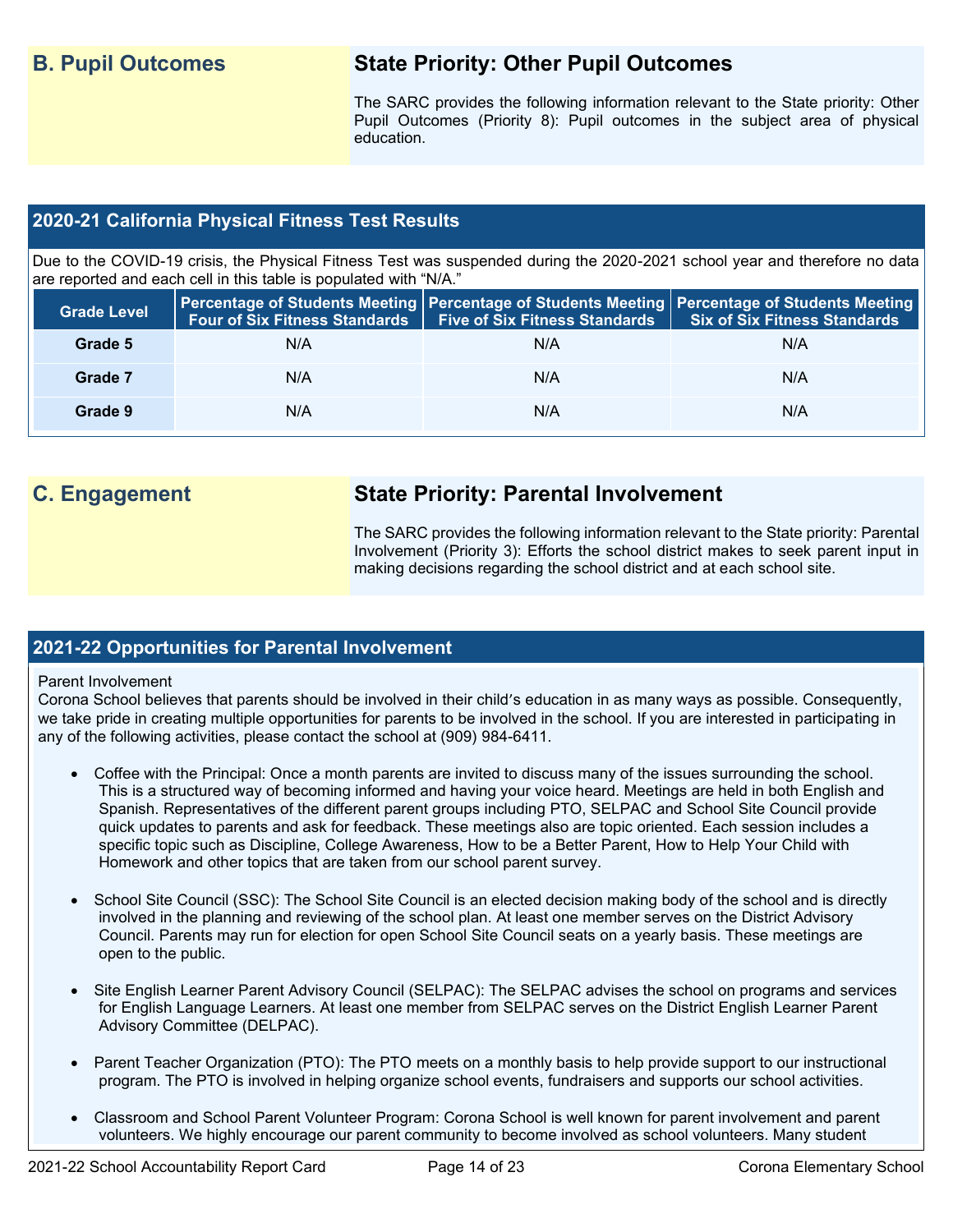## **2021-22 Opportunities for Parental Involvement**

events and activities would not be possible without our parent volunteer help. Classrooms have parent or community volunteers who help in many different ways throughout the year. We also have parents that help plan and coordinate school activities throughout the year. Parents wishing to volunteer must fill out an application, have a tuberculosis test (TB), go through a short training, and comply with volunteer requirements.

## **2020-21 Chronic Absenteeism by Student Group**

| <b>Student Group</b>                                 | <b>Cumulative</b><br><b>Enrollment</b> | <b>Chronic</b><br><b>Absenteeism</b><br><b>Eligible Enrollment</b> | <b>Chronic</b><br><b>Absenteeism</b><br><b>Count</b> | <b>Chronic</b><br><b>Absenteeism</b><br><b>Rate</b> |
|------------------------------------------------------|----------------------------------------|--------------------------------------------------------------------|------------------------------------------------------|-----------------------------------------------------|
| <b>All Students</b>                                  | 473                                    | 464                                                                | 68                                                   | 14.7                                                |
| <b>Female</b>                                        | 238                                    | 235                                                                | 34                                                   | 14.5                                                |
| <b>Male</b>                                          | 235                                    | 229                                                                | 34                                                   | 14.8                                                |
| American Indian or Alaska Native                     | $\overline{2}$                         | $\overline{2}$                                                     | 1                                                    | 50.0                                                |
| <b>Asian</b>                                         | $5\phantom{.0}$                        | 5                                                                  | $\mathbf 0$                                          | 0.0                                                 |
| <b>Black or African American</b>                     | 10                                     | 9                                                                  | $\overline{4}$                                       | 44.4                                                |
| <b>Filipino</b>                                      | $\mathfrak{B}$                         | 3                                                                  | 0                                                    | 0.0                                                 |
| <b>Hispanic or Latino</b>                            | 444                                    | 436                                                                | 63                                                   | 14.4                                                |
| Native Hawaiian or Pacific Islander                  | 1                                      | 1                                                                  | $\mathbf{0}$                                         | 0.0                                                 |
| <b>Two or More Races</b>                             | $\mathbf 0$                            | $\Omega$                                                           | $\mathbf{0}$                                         | 0.0                                                 |
| <b>White</b>                                         | 8                                      | 8                                                                  | $\Omega$                                             | 0.0                                                 |
| <b>English Learners</b>                              | 194                                    | 193                                                                | 25                                                   | 13.0                                                |
| <b>Foster Youth</b>                                  | 2                                      | $\overline{2}$                                                     | $\mathbf{1}$                                         | 50.0                                                |
| <b>Homeless</b>                                      | 60                                     | 60                                                                 | 15                                                   | 25.0                                                |
| <b>Socioeconomically Disadvantaged</b>               | 444                                    | 439                                                                | 65                                                   | 14.8                                                |
| <b>Students Receiving Migrant Education Services</b> | $\Omega$                               | $\Omega$                                                           | $\mathbf{0}$                                         | 0.0                                                 |
| <b>Students with Disabilities</b>                    | 53                                     | 52                                                                 | 4                                                    | 7.7                                                 |

## **C. Engagement State Priority: School Climate**

The SARC provides the following information relevant to the State priority: School Climate (Priority 6):

- Pupil suspension rates;
- Pupil expulsion rates; and
- Other local measures on the sense of safety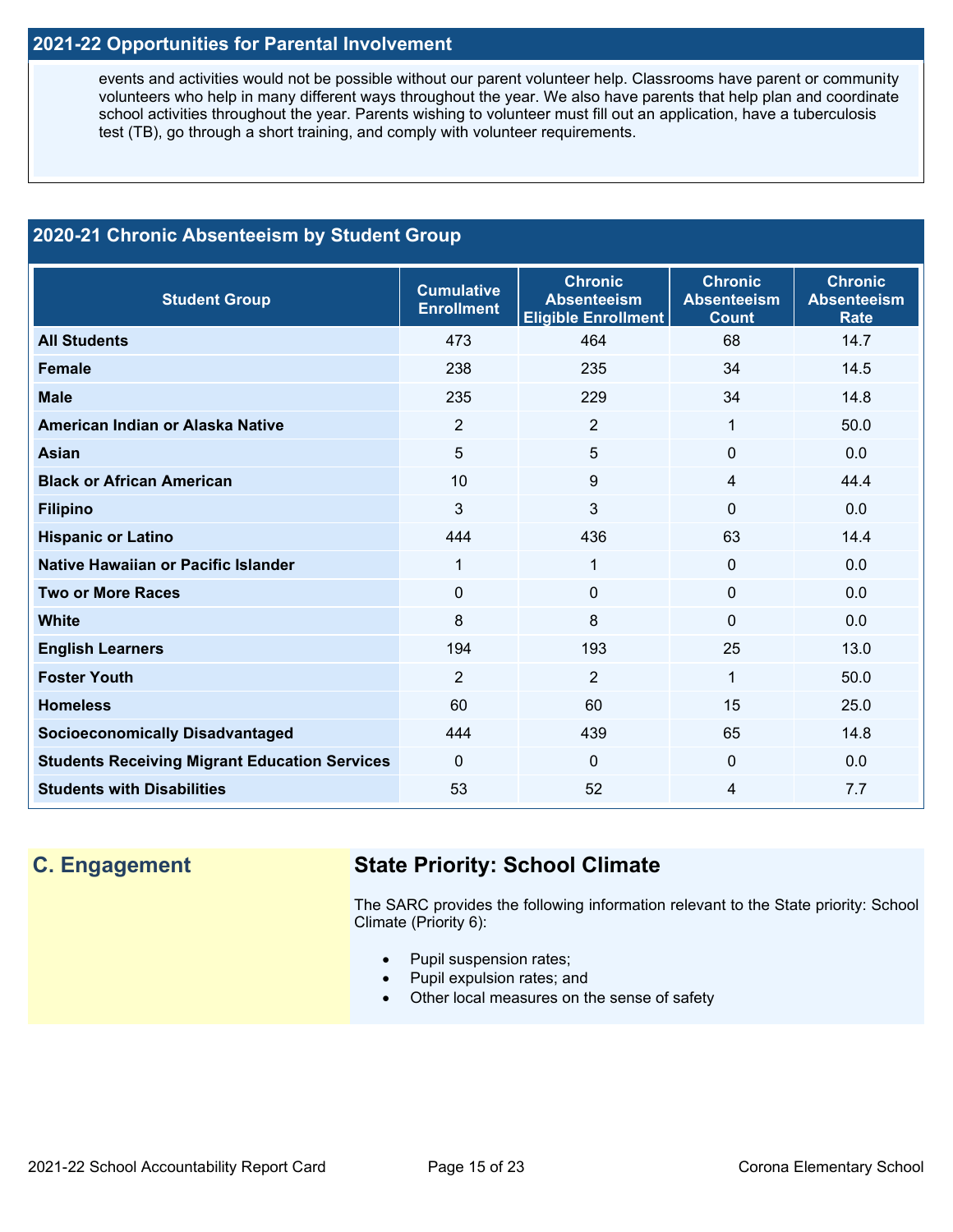### **Suspensions and Expulsions**

This table displays suspensions and expulsions data collected between July through June, each full school year respectively. Data collected during the 2020-21 school year may not be comparable to earlier years of this collection due to differences in learning mode instruction in response to the COVID-19 pandemic.

| <b>Subject</b>     | <b>School</b><br>2018-19 | <b>School</b><br>2020-21 | <b>District</b><br>2018-19 | <b>District</b><br>2020-21 | <b>State</b><br>2018-19 | <b>State</b><br>2020-21 |
|--------------------|--------------------------|--------------------------|----------------------------|----------------------------|-------------------------|-------------------------|
| <b>Suspensions</b> | 0.68                     | 0.00                     | 2.98                       | 0.03                       | 3.47                    | 0.20                    |
| <b>Expulsions</b>  | 0.00                     | 0.00                     | 0.00                       | 0.00                       | 0.08                    | 0.00                    |

This table displays suspensions and expulsions data collected between July through February, partial school year due to the COVID-19 pandemic. The 2019-2020 suspensions and expulsions rate data are not comparable to other year data because the 2019-2020 school year is a partial school year due to the COVID-19 crisis. As such, it would be inappropriate to make any comparisons in rates of suspensions and expulsions in the 2019-2020 school year compared to other school years.

| <b>Subject</b>     | <b>School</b><br>2019-20 | <b>District</b><br>2019-20 | <b>State</b><br>2019-20 |
|--------------------|--------------------------|----------------------------|-------------------------|
| <b>Suspensions</b> | 0.37                     | 1.64                       | 2.45                    |
| <b>Expulsions</b>  | 0.00                     | 0.00                       | 0.05                    |

### **2020-21 Suspensions and Expulsions by Student Group**

| <b>Student Group</b>                                 | <b>Suspensions Rate</b> | <b>Expulsions Rate</b> |
|------------------------------------------------------|-------------------------|------------------------|
| <b>All Students</b>                                  | 0.00                    | 0.00                   |
| <b>Female</b>                                        | 0.00                    | 0.00                   |
| <b>Male</b>                                          | 0.00                    | 0.00                   |
| American Indian or Alaska Native                     | 0.00                    | 0.00                   |
| <b>Asian</b>                                         | 0.00                    | 0.00                   |
| <b>Black or African American</b>                     | 0.00                    | 0.00                   |
| <b>Filipino</b>                                      | 0.00                    | 0.00                   |
| <b>Hispanic or Latino</b>                            | 0.00                    | 0.00                   |
| Native Hawaiian or Pacific Islander                  | 0.00                    | 0.00                   |
| <b>Two or More Races</b>                             | 0.00                    | 0.00                   |
| <b>White</b>                                         | 0.00                    | 0.00                   |
| <b>English Learners</b>                              | 0.00                    | 0.00                   |
| <b>Foster Youth</b>                                  | 0.00                    | 0.00                   |
| <b>Homeless</b>                                      | 0.00                    | 0.00                   |
| <b>Socioeconomically Disadvantaged</b>               | 0.00                    | 0.00                   |
| <b>Students Receiving Migrant Education Services</b> | 0.00                    | 0.00                   |
| <b>Students with Disabilities</b>                    | 0.00                    | 0.00                   |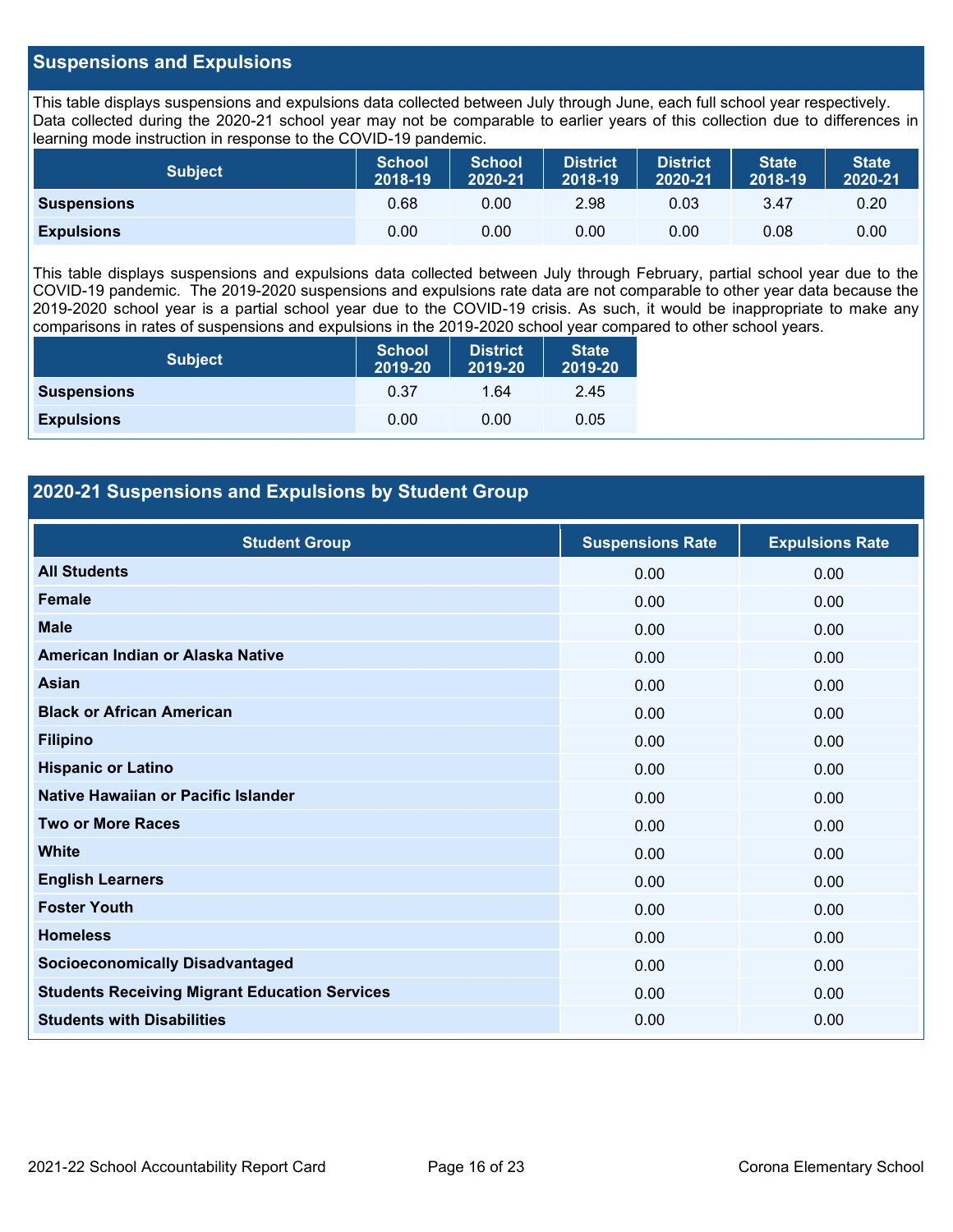### **2021-22 School Safety Plan**

Corona Elementary School's primary goal is to maintain a safe and orderly environment for students and staff. On February 25, 2021 of the previous school year, Corona revised and updated its disaster response plan and created new disaster response teams. The plan was reviewed again at the start of the school year in August of 2021 with the staff. The staff at Corona continually update this plan. We also organize necessary materials as appropriate and implement disaster training for all staff members.

This school holds monthly safety drills including fire drills, active shooter/intruder drills, and drop/cover earthquake drills. Corona maintains a health aide and part-time nurse to deal with student illness and emergencies.

## **D. Other SARC Information Information Required in the SARC**

The information in this section is required to be in the SARC but is not included in the state priorities for LCFF.

### **2018-19 Elementary Average Class Size and Class Size Distribution**

This table displays the 2018-19 average class size and class size distribution. The columns titled "Number of Classes" indicates how many classes fall into each size category (a range of total students per class). The "Other" category is for multigrade level classes.

| <b>Grade Level</b> | Average<br><b>Class Size</b> | 1-20 Students | Number of Classes with   Number of Classes with   Number of Classes with<br>21-32 Students | 33+ Students |
|--------------------|------------------------------|---------------|--------------------------------------------------------------------------------------------|--------------|
| n                  | 25                           |               |                                                                                            |              |
|                    | 26                           |               |                                                                                            |              |
|                    | 26                           |               |                                                                                            |              |
|                    | 19                           |               |                                                                                            |              |
|                    | 28                           |               | 3                                                                                          |              |
| b                  | 29                           |               |                                                                                            |              |
|                    | 5                            |               |                                                                                            |              |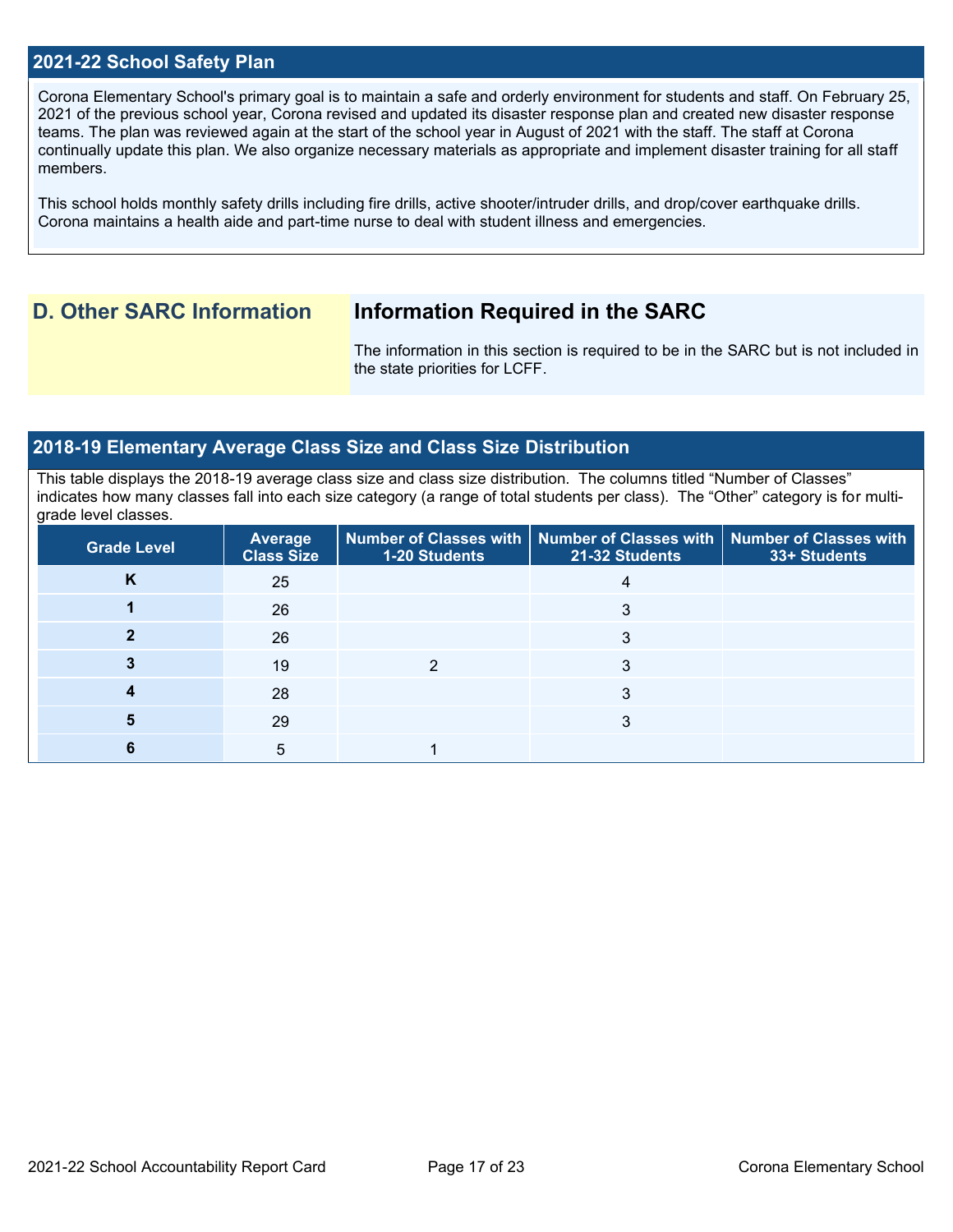### **2019-20 Elementary Average Class Size and Class Size Distribution**

This table displays the 2019-20 average class size and class size distribution. The columns titled "Number of Classes" indicates how many classes fall into each size category (a range of total students per class). The "Other" category is for multi-grade level classes.

| <b>Grade Level</b> | Average<br><b>Class Size</b> | 1-20 Students | Number of Classes with   Number of Classes with<br>21-32 Students | <b>Number of Classes with</b><br>33+ Students |
|--------------------|------------------------------|---------------|-------------------------------------------------------------------|-----------------------------------------------|
| K                  | 23                           |               | 3                                                                 |                                               |
|                    | 22                           |               | 2                                                                 |                                               |
|                    | 21                           | າ             |                                                                   |                                               |
|                    | 22                           |               | 3                                                                 |                                               |
|                    | 26                           |               | 3                                                                 |                                               |
| 5                  | 28                           |               | 3                                                                 |                                               |
| 6                  |                              |               |                                                                   |                                               |
| <b>Other</b>       | 13                           |               |                                                                   |                                               |

### **2020-21 Elementary Average Class Size and Class Size Distribution**

This table displays the 2020-21 average class size and class size distribution. The columns titled "Number of Classes" indicates how many classes fall into each size category (a range of total students per class). The "Other" category is for multi-grade level classes.

| <b>Grade Level</b> | <b>Average</b><br><b>Class Size</b> | 1-20 Students | Number of Classes with   Number of Classes with   Number of Classes with<br>21-32 Students | 33+ Students |
|--------------------|-------------------------------------|---------------|--------------------------------------------------------------------------------------------|--------------|
| K                  | 22                                  |               | 3                                                                                          |              |
|                    | 23                                  |               | 3                                                                                          |              |
| ּ״                 | 21                                  |               | っ                                                                                          |              |
|                    | 22                                  |               | 3                                                                                          |              |
|                    | 25                                  |               | 3                                                                                          |              |
| 5                  | 25                                  |               | 3                                                                                          |              |
| 6                  |                                     |               |                                                                                            |              |
| <b>Other</b>       | 6                                   |               |                                                                                            |              |

### **2020-21 Ratio of Pupils to Academic Counselor**

This table displays the ratio of pupils to Academic Counselor. One full time equivalent (FTE) equals one staff member working full time; one FTE could also represent two staff members who each work 50 percent of full time.

| <b>Title</b>                        | <b>Ratio</b> |
|-------------------------------------|--------------|
| <b>Pupils to Academic Counselor</b> |              |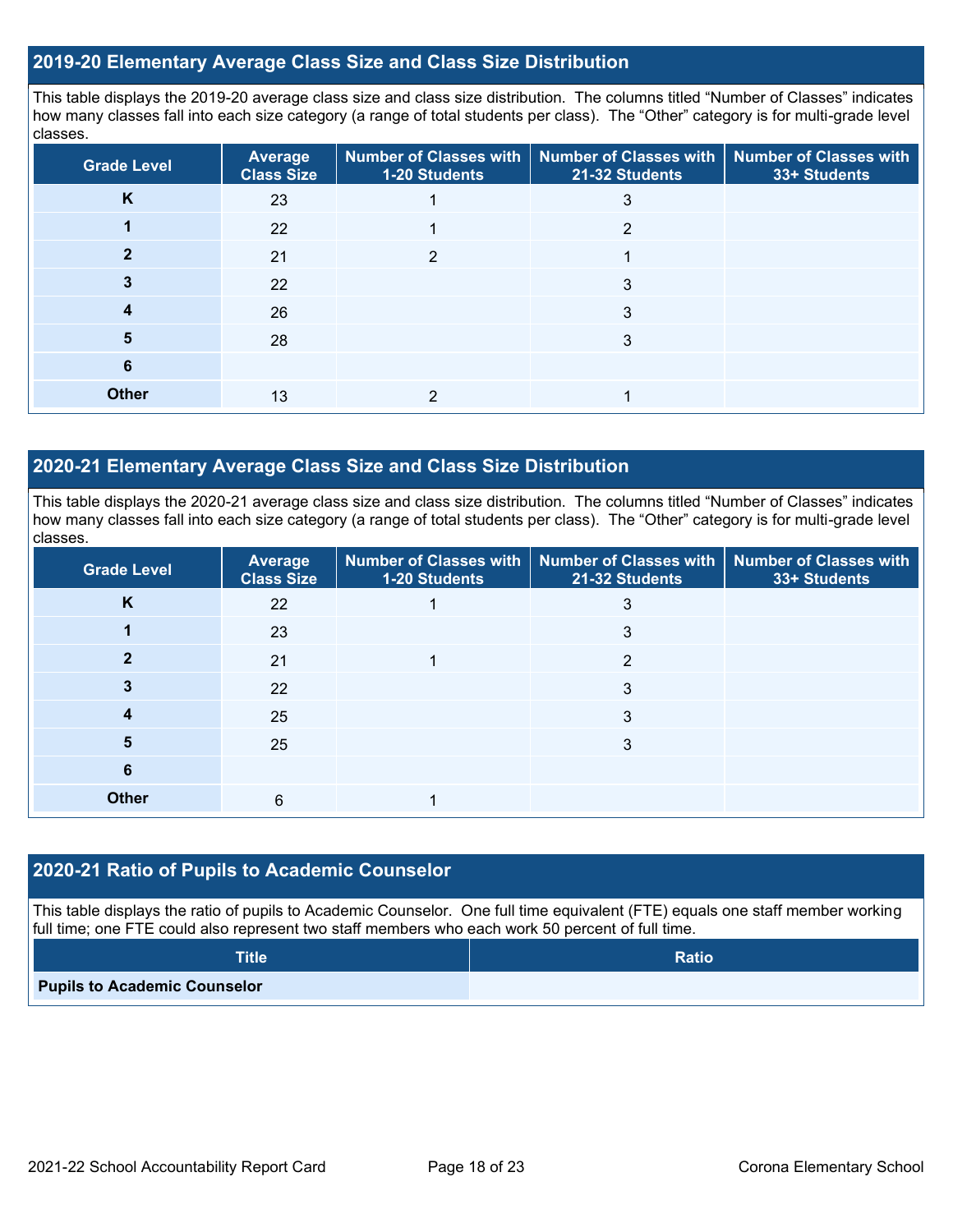### **2020-21 Student Support Services Staff**

This table displays the number of FTE support staff assigned to this school. One full time equivalent (FTE) equals one staff member working full time; one FTE could also represent two staff members who each work 50 percent of full time.

| <b>Title</b>                                                         | <b>Number of FTE Assigned to School</b> |
|----------------------------------------------------------------------|-----------------------------------------|
| <b>Counselor (Academic, Social/Behavioral or Career Development)</b> | 0                                       |
| Library Media Teacher (Librarian)                                    | 0                                       |
| Library Media Services Staff (Paraprofessional)                      | 0                                       |
| <b>Psychologist</b>                                                  | 0                                       |
| <b>Social Worker</b>                                                 | $\Omega$                                |
| <b>Speech/Language/Hearing Specialist</b>                            | 0                                       |
| <b>Resource Specialist (non-teaching)</b>                            | 0                                       |

### **2019-20 Expenditures Per Pupil and School Site Teacher Salaries**

This table displays the 2019-20 expenditures per pupil and average teach salary for this school. Cells with N/A values do not require data.

| Level                                                | <b>Total</b><br><b>Expenditures</b><br><b>Per Pupil</b> | <b>Expenditures</b><br><b>Per Pupil</b><br>(Restricted) | <b>Expenditures</b><br><b>Per Pupil</b><br>(Unrestricted) | <b>Average</b><br><b>Teacher</b><br><b>Salary</b> |
|------------------------------------------------------|---------------------------------------------------------|---------------------------------------------------------|-----------------------------------------------------------|---------------------------------------------------|
| <b>School Site</b>                                   | \$8000.00                                               | \$1575.00                                               | \$6425.00                                                 | \$91148.00                                        |
| <b>District</b>                                      | N/A                                                     | N/A                                                     | \$1608.00                                                 | \$92,686                                          |
| <b>Percent Difference - School Site and District</b> | N/A                                                     | N/A                                                     | 119.9                                                     | $-1.7$                                            |
| <b>State</b>                                         |                                                         |                                                         | \$8,444                                                   | \$85,863                                          |
| <b>Percent Difference - School Site and State</b>    | N/A                                                     | N/A                                                     | $-27.2$                                                   | 6.0                                               |

### **2020-21 Types of Services Funded**

Corona Elementary uses categorical funds and state extended learning dollars to pay for afterschool programs to ensure student success. These after school classes serve at-risk students and students whose scores indicate Standard Not Met and Standard Nearly met on benchmark and standardized testing. These programs offer students additional standards-based instruction in English Language Arts and Mathematics.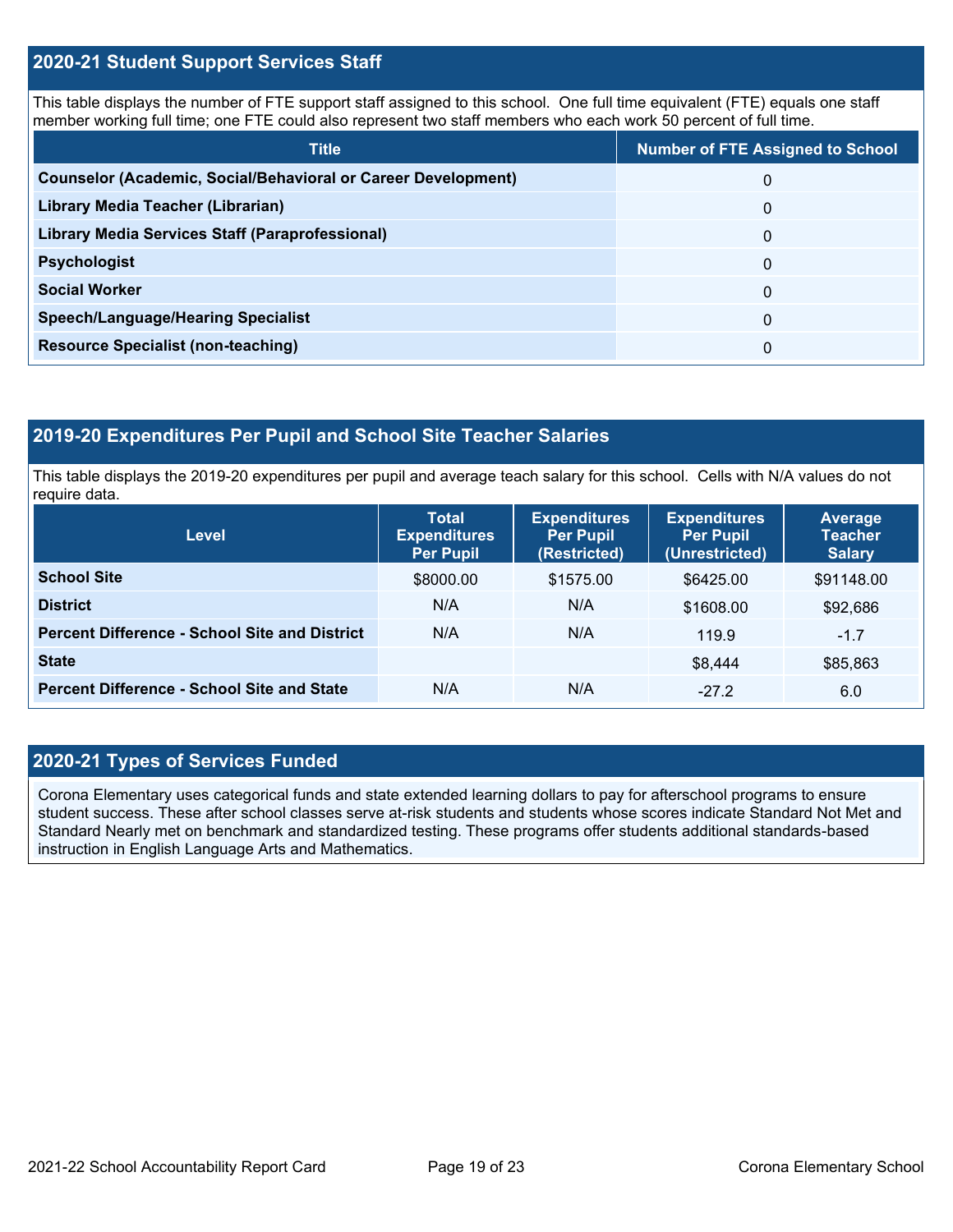### **2019-20 Teacher and Administrative Salaries**

This table displays the 2019-20 Teacher and Administrative salaries. For detailed information on salaries, see the CDE Certification Salaries & Benefits web page at [http://www.cde.ca.gov/ds/fd/cs/.](http://www.cde.ca.gov/ds/fd/cs/)

| Category                                             | <b>District</b><br><b>Amount</b> | <b>State Average</b><br>for Districts<br>in Same Category |
|------------------------------------------------------|----------------------------------|-----------------------------------------------------------|
| <b>Beginning Teacher Salary</b>                      | \$48,998                         | \$52,060                                                  |
| <b>Mid-Range Teacher Salary</b>                      | \$87,146                         | \$84,043                                                  |
| <b>Highest Teacher Salary</b>                        | \$105,113                        | \$107,043                                                 |
| <b>Average Principal Salary (Elementary)</b>         | \$138,892                        | \$133,582                                                 |
| <b>Average Principal Salary (Middle)</b>             | \$141,565                        | \$138,803                                                 |
| <b>Average Principal Salary (High)</b>               | \$0                              | \$133,845                                                 |
| <b>Superintendent Salary</b>                         | \$319,095                        | \$240,628                                                 |
| <b>Percent of Budget for Teacher Salaries</b>        | 37%                              | 35%                                                       |
| <b>Percent of Budget for Administrative Salaries</b> | 6%                               | 5%                                                        |

### **Professional Development**

The Ontario-Montclair School District (OMSD) offers research-based, on-going professional development for certificated, classified, and management employees aligned with the district's long-term goals. Professional development is designed to help employees enhance their knowledge and develop needed skills to provide quality services in order to maximize student learning and achievement. Professional development courses and programs are developed and coordinated through the district's Robert Hardy Professional Development Center as well as at our school site. The focus of all professional development is based on the instructional and management priorities in the goals and objectives of our strategic and school improvement plans. This year due to Covid, all training was conducted virtually.

Professional development at the site and district levels addresses the core curriculum, instructional strategies, standards-based instruction, and classroom management. In addition, the district level professional development includes workshop sessions and classroom support for beginning teachers (BTSA), courses for teachers working on their teaching credentials, technology training, and a variety of job-specific and mandated training for classified employees.

Corona and OMSD are implementing professional development for all teachers on the Common Core State Standards (CCSS) for English Language Arts and mathematics as well as Next Generation Science Standards (NGSS). As part of our Multi-Tiered Systems of Supports, teachers are supported in implementing classroom and Student Success Team interventions using the P4SS system. Teachers are trained to use a universal screener and are supported by the instructional coach to develop focused intervention instruction.

Corona Elementary follows district policy in the area of staff development and teacher training. Teachers meet every Monday of each month for staff development and instructional training. This training includes the latest research-based instructional methods in English Language Arts, ELD, mathematics, science, and social science. Teachers and administrators also use this time for in-depth analysis of student achievement data on state, local, and classroom assessments and benchmarks. The staff also meets on the second Tuesday of every month to plan instruction, analyze student data, and learn and discuss teaching strategies. Finally, teachers are given a planning day after each district benchmark to analyze data and collaborate on an instructional plan. This time serves as a platform for teachers to target necessary re-teach and extension activities in order to extend all students to their fullest potential.

This table displays the number of school days dedicated to staff development and continuous improvement.

| <b>Subiect</b>                                                                  |      | 2019-20   2020-21   2021-22 |  |
|---------------------------------------------------------------------------------|------|-----------------------------|--|
| Number of school days dedicated to Staff Development and Continuous Improvement | 10.5 |                             |  |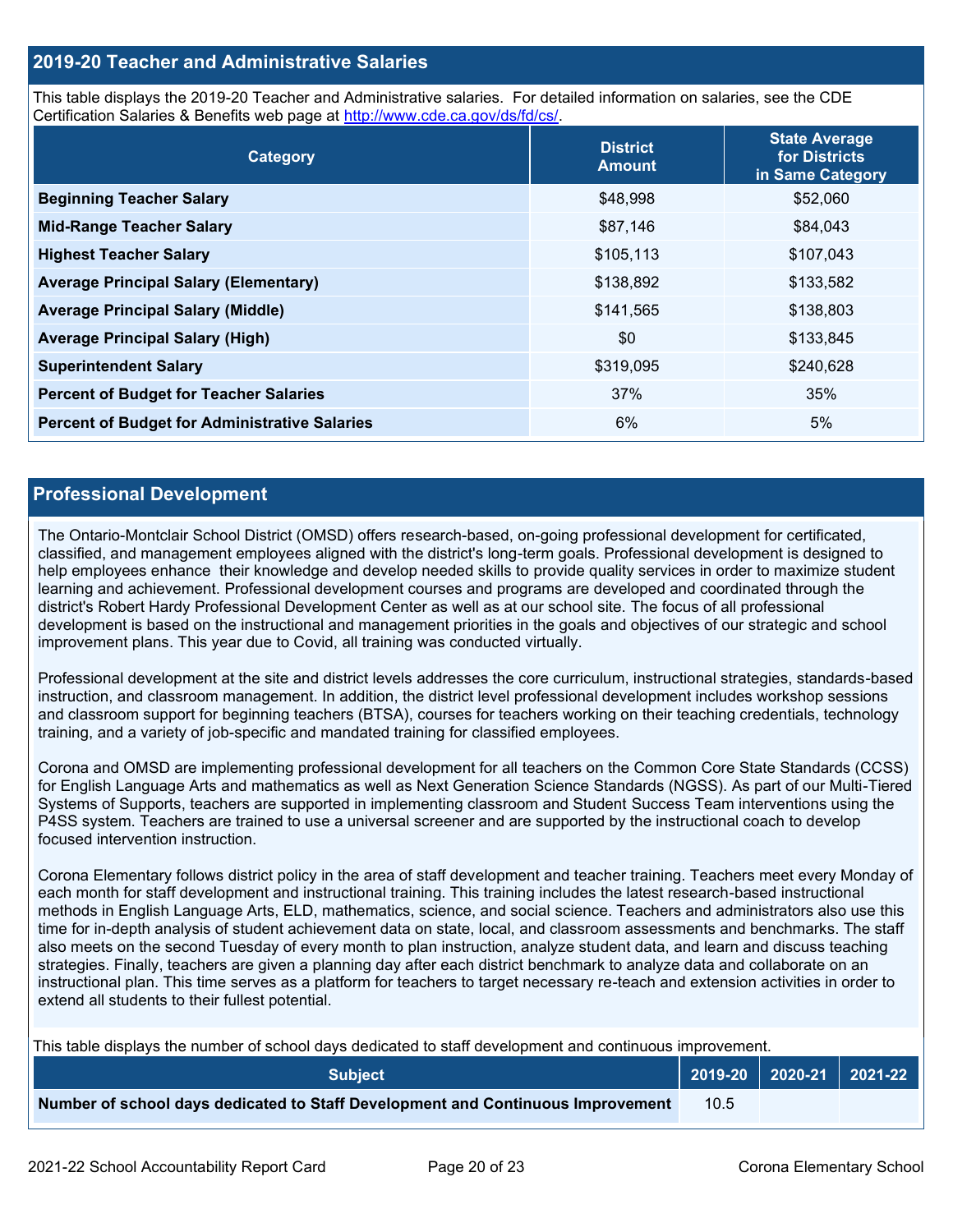# **Ontario-Montclair School District 2020-21 Local Accountability Report Card (LARC) Addendum**

## **Local Accountability Report Card (LARC) Addendum**

**2020-21 Local Accountability Report Card (LARC) Addendum Overview**



On July 14, 2021, the California State Board of Education (SBE) determined that the California Department of Education (CDE) will use the SARC as the mechanism to conduct a one-time data collection of the LEA-level aggregate test results of all school's local assessments administered during the 2020–2021 school year in order to meet the federal Every Students Succeeds Act (ESSA) reporting requirement for the Local Educational Agency Accountability Report Cards (LARCs).

Each local educational agency (LEA) is responsible for preparing and posting their annual LARC in accordance with the federal ESSA. As a courtesy, the CDE prepares and posts the LARCs on behalf of all LEAs.

Only for the 2020–2021 school year and the 2020–2021 LARCs, LEAs are required to report their aggregate local assessments test results at the LEA-level to the CDE by populating the tables below via the SARC. These data will be used to meet the LEAs' federal requirement for their LARCs. Note that it is the responsibility of the school and LEA to ensure that all student privacy and suppression rules are in place when reporting data in Tables 3 and 4 in the Addendum, as applicable.

The tables below are not part of the SBE approved 2020–2021 SARC template but rather are the mechanism by which these required data will be collected from LEAs.

For purposes of the LARC and the following tables, an LEA is defined as a school district, a county office of education, or a direct funded charter school.

| 2021-22 District Contact Information |                                   |  |
|--------------------------------------|-----------------------------------|--|
| <b>District Name</b>                 | Ontario-Montclair School District |  |
| <b>Phone Number</b>                  | $(909)$ 459-2500                  |  |
| Superintendent                       | Dr. James Q. Hammond              |  |
| <b>Email Address</b>                 | info@omsd.net                     |  |
| <b>District Website Address</b>      | https://www.omsd.net              |  |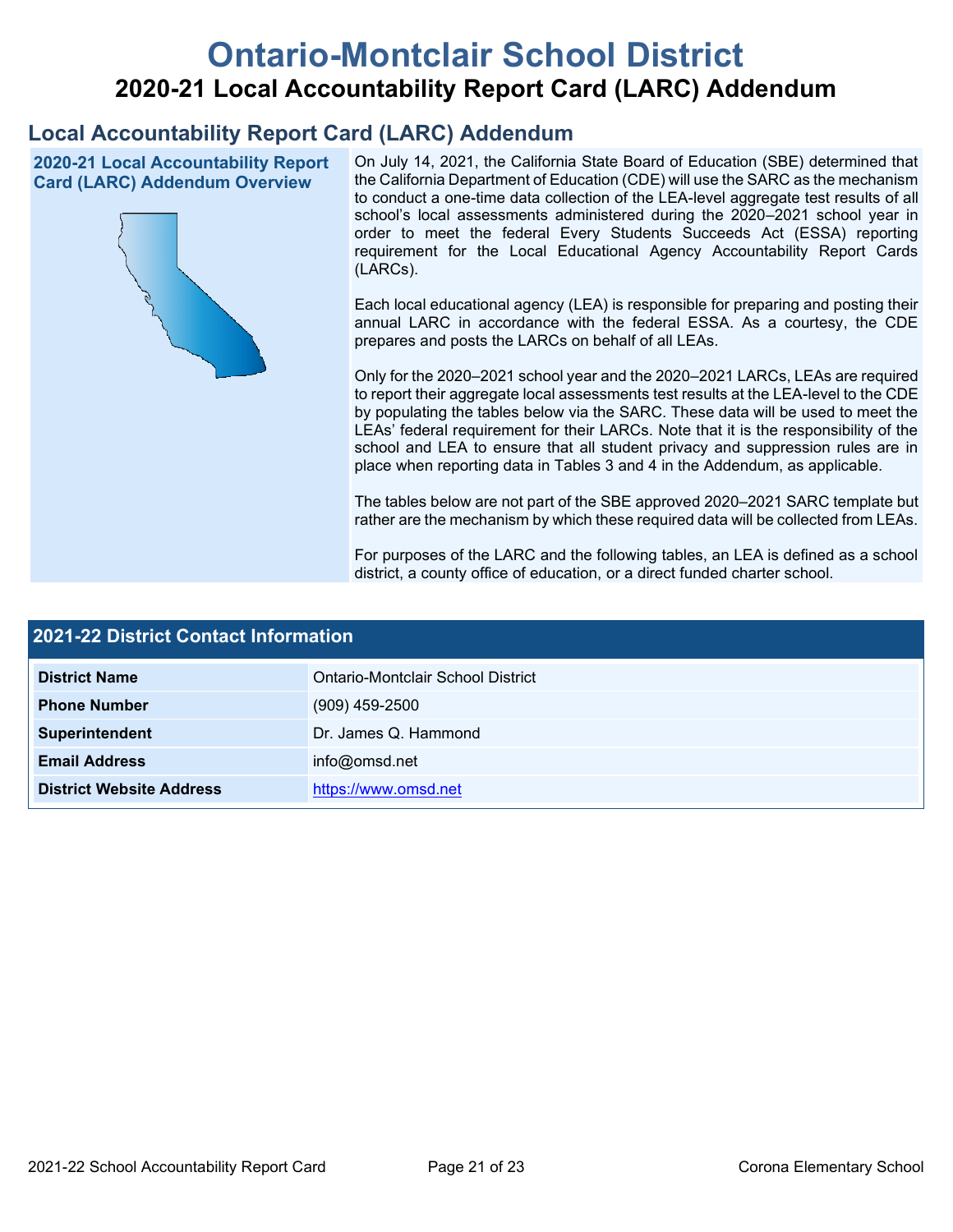## **2020-21 CAASPP Test Results in ELA by Student Group**

This table displays CAASPP test results in ELA by student group for students grades three through eight and grade eleven taking and completing a state-administered assessment. The CDE will populate this table for schools in cases where the school administered the CAASPP assessment. In cases where the school administered a local assessment instead of CAASPP, the CDE will populate this table with "NT" values, meaning this school did not test students using the CAASPP. See the local assessment(s) table for more information.

| <b>CAASPP</b><br><b>Student Groups</b>               | <b>CAASPP</b><br><b>Total</b><br><b>Enrollment</b> | <b>CAASPP</b><br><b>Number</b><br><b>Tested</b> | <b>CAASPP</b><br><b>Percent</b><br><b>Tested</b> | <b>CAASPP</b><br><b>Percent</b><br><b>Not Tested</b> | <b>CAASPP</b><br><b>Percent</b><br>Met or<br><b>Exceeded</b> |
|------------------------------------------------------|----------------------------------------------------|-------------------------------------------------|--------------------------------------------------|------------------------------------------------------|--------------------------------------------------------------|
| <b>All Students</b>                                  | 12994                                              | <b>NT</b>                                       | <b>NT</b>                                        | <b>NT</b>                                            | <b>NT</b>                                                    |
| <b>Female</b>                                        | 6378                                               | <b>NT</b>                                       | <b>NT</b>                                        | <b>NT</b>                                            | <b>NT</b>                                                    |
| <b>Male</b>                                          | 6616                                               | <b>NT</b>                                       | <b>NT</b>                                        | <b>NT</b>                                            | <b>NT</b>                                                    |
| American Indian or Alaska Native                     | 92                                                 | <b>NT</b>                                       | <b>NT</b>                                        | <b>NT</b>                                            | <b>NT</b>                                                    |
| <b>Asian</b>                                         | 257                                                | <b>NT</b>                                       | <b>NT</b>                                        | <b>NT</b>                                            | <b>NT</b>                                                    |
| <b>Black or African American</b>                     | 394                                                | <b>NT</b>                                       | <b>NT</b>                                        | <b>NT</b>                                            | <b>NT</b>                                                    |
| <b>Filipino</b>                                      | 81                                                 | <b>NT</b>                                       | <b>NT</b>                                        | <b>NT</b>                                            | <b>NT</b>                                                    |
| <b>Hispanic or Latino</b>                            | 11629                                              | <b>NT</b>                                       | <b>NT</b>                                        | <b>NT</b>                                            | <b>NT</b>                                                    |
| <b>Native Hawaiian or Pacific Islander</b>           | 31                                                 | <b>NT</b>                                       | <b>NT</b>                                        | <b>NT</b>                                            | <b>NT</b>                                                    |
| <b>Two or More Races</b>                             | 140                                                | <b>NT</b>                                       | <b>NT</b>                                        | <b>NT</b>                                            | <b>NT</b>                                                    |
| <b>White</b>                                         | 370                                                | <b>NT</b>                                       | <b>NT</b>                                        | <b>NT</b>                                            | <b>NT</b>                                                    |
| <b>English Learners</b>                              | 2756                                               | <b>NT</b>                                       | <b>NT</b>                                        | <b>NT</b>                                            | <b>NT</b>                                                    |
| <b>Foster Youth</b>                                  | 73                                                 | <b>NT</b>                                       | <b>NT</b>                                        | <b>NT</b>                                            | <b>NT</b>                                                    |
| <b>Homeless</b>                                      | 2320                                               | <b>NT</b>                                       | <b>NT</b>                                        | <b>NT</b>                                            | <b>NT</b>                                                    |
| <b>Military</b>                                      | $\mathbf 0$                                        | $\mathbf 0$                                     | $\mathbf 0$                                      | $\mathbf 0$                                          | 0                                                            |
| <b>Socioeconomically Disadvantaged</b>               | 11552                                              | <b>NT</b>                                       | <b>NT</b>                                        | <b>NT</b>                                            | <b>NT</b>                                                    |
| <b>Students Receiving Migrant Education Services</b> | 0                                                  | $\mathbf 0$                                     | $\Omega$                                         | $\mathbf 0$                                          | 0                                                            |
| <b>Students with Disabilities</b>                    | 1919                                               | <b>NT</b>                                       | <b>NT</b>                                        | <b>NT</b>                                            | <b>NT</b>                                                    |